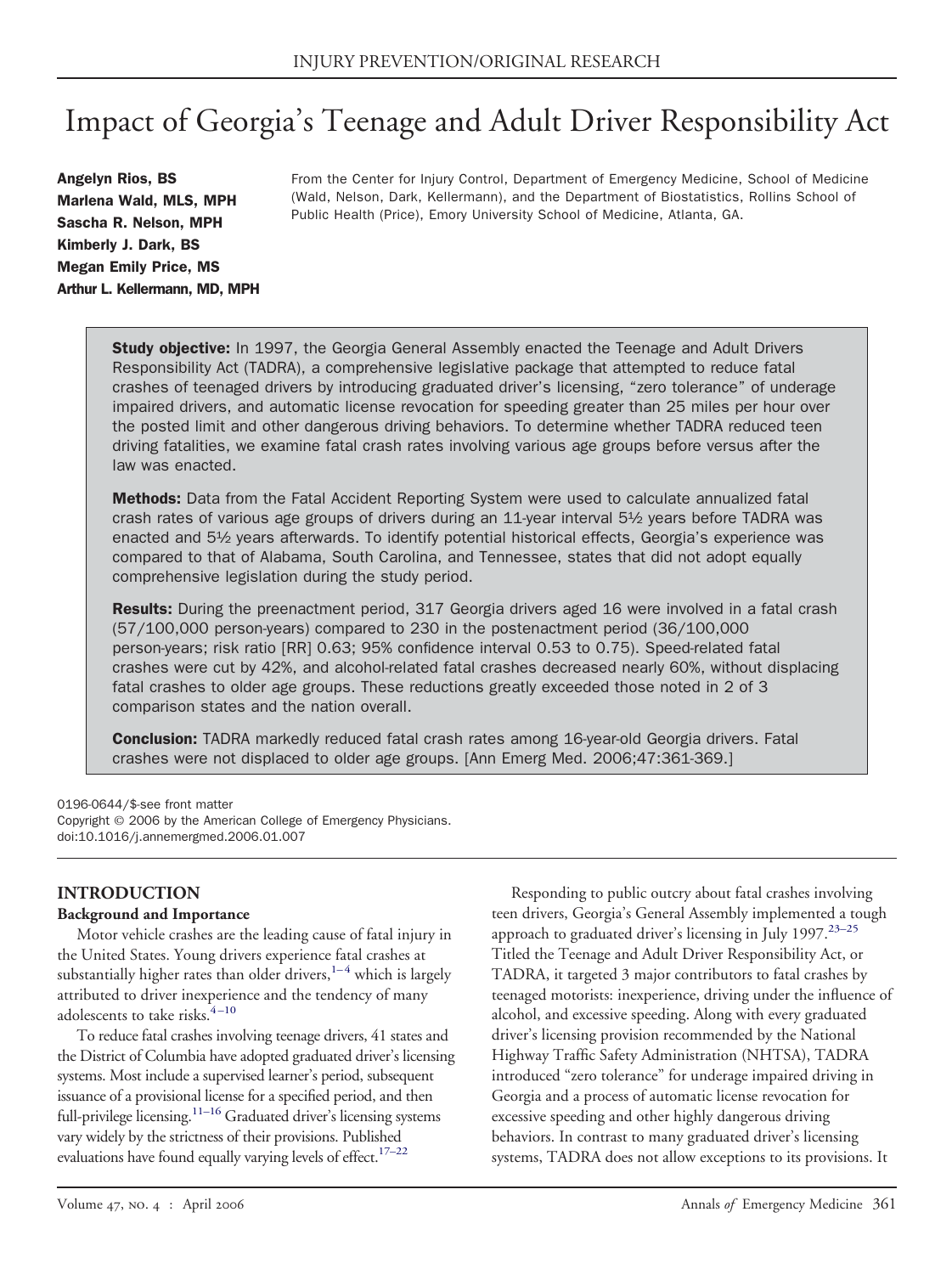### *What is already known on this topic*

Graduated driver licensing systems have been adopted by 41 states to reduce teenage fatality rates from motor vehicle crashes. Although published results of these licensing statutes have been promising, regulations vary widely among states and results may vary, depending on the specifics of implementation.

# *What question this study addressed*

This study analyzed the effects of Georgia's Teenage and Adult Driver Responsibility Act (TADRA), enacted in July 1997. Two analyses conducted shortly after the implementation of TADRA indicated a sharp decrease in teenage mortality rates from motor vehicle crashes. The goal of the investigation was to determine whether TADRA's effects were sustained during a longer period.

# *What this study adds to our knowledge*

The investigators found that Georgia's graduated driver licensing system led to a 37% decrease in teenage mortality rates from motor vehicle crashes, which was sustained over time. The comprehensive nature of TADRA's provisions is likely a significant contributing factor to the magnitude of the sustained reduction in teenage mortality rates.

# *How this might change clinical practice*

This study does not change clinical practice but has policy implications. States should consider the adoption of comprehensive graduated driver's licensing systems such as TADRA to reduce teenage mortality rates from motor vehicle crashes.

also includes a meaningful and inescapable sanction—automatic license revocation—for those who violate its provisions.

### **Goals of This Investigation**

Two assessments conducted shortly after TADRA was enacted revealed that fatal crashes involving 16- and 17-year-old drivers promptly and sharply decreased.<sup>26,27</sup> Both evaluations were limited, however, by short follow-up intervals and possible confounding because of historical effects. To determine whether TADRA's effects were real and sustained, we analyzed data for a longer period. We also compared Georgia's experience with that of 3 neighboring states that enacted weaker graduated driver's licensing laws during the same period.<sup>28-31</sup>

# **MATERIALS AND METHODS Data Collection and Processing**

Data on fatal crashes in Georgia and the neighboring states of Alabama, South Carolina, and Tennessee were obtained from NHTSA's Fatality Analysis Reporting System (FARS). FARS

captures data on all crashes in the United States that occur on public roadways and result in 1 or more deaths within 30 days of the crash. FARS includes more than 180 driver, vehicle, scene, and crash variables. It is the criterion standard for studies of this type.

Securing FARS data for calendar years 1992 through 2002 allowed us to compare fatal crash rates by various age groups of drivers for 5½ years before and after TADRA was enacted in July 1997. A "driver fatal crash" was defined as a motor vehicle crash involving a driver of a specified age that resulted in the death of the driver, another occupant of the driver's vehicle, an occupant of another vehicle struck by the driver's vehicle, a pedestrian, or multiple victims in the same crash. To calculate age-specific driver fatal crash rates, population data and intercensus estimates were obtained from the US Census Bureau for calendar years 1992 to 2002.<sup>32</sup> Because census and FARS data are stripped of individual identifiers, our study was granted exempt review by our university's institutional review board.

TADRA was enacted during the 1997 session of the Georgia General Assembly and took effect on July 1 of that year.<sup>[23](#page-8-0)</sup> It contains 3 major sets of provisions. Under TADRA, a class D license is issued to persons aged at least 16 years who have held a valid instruction permit for 12 months and who, during the preceding 12 months, were not convicted of driving under the influence of alcohol, hit and run, leaving the scene of an accident, or any driving offense for which 4 or more points are assessed. Applicants must either complete an approved driver education course and 20 hours of supervised driving, including 6 hours at night, or 40 hours of supervised driving, including 6 hours at night. A parent or guardian must sign an affidavit attesting that the required hours of supervised driving were done. When it was enacted, TADRA specified that class D license holders could not legally drive between 1 AM and 5 AM. Also, class D holders could not operate a vehicle containing more than 3 passengers younger than 21 years who were not members of the driver's immediate family. These last 2 provisions were strengthened in 2001 [\(Appendix](#page-12-0) E1, available online at [http://www.annemergmed.com\)](http://www.annemergmed.com).<sup>33,34</sup>

Class D restrictions remain in effect until age 18. At that point, an unrestricted class C license may be obtained if the driver has held a valid class D license for at least 12 months and has not been convicted of driving under the influence of alcohol, hit and run, leaving the scene of an accident, or any driving offense for which 4 or more points are assessed. No teens younger than 18 years are issued an instructional permit or driver's license unless they are enrolled in or have graduated from high school or they have a parent's permission to withdraw from school. The instructional permit or driver's license is suspended if an individual younger than 18 years drops out of school without parental permission, misses 10 consecutive days of school without an excuse, or is suspended from school for threatening or striking a teacher or school employee, possessing drugs or alcohol on school property, or possessing a weapon on school property.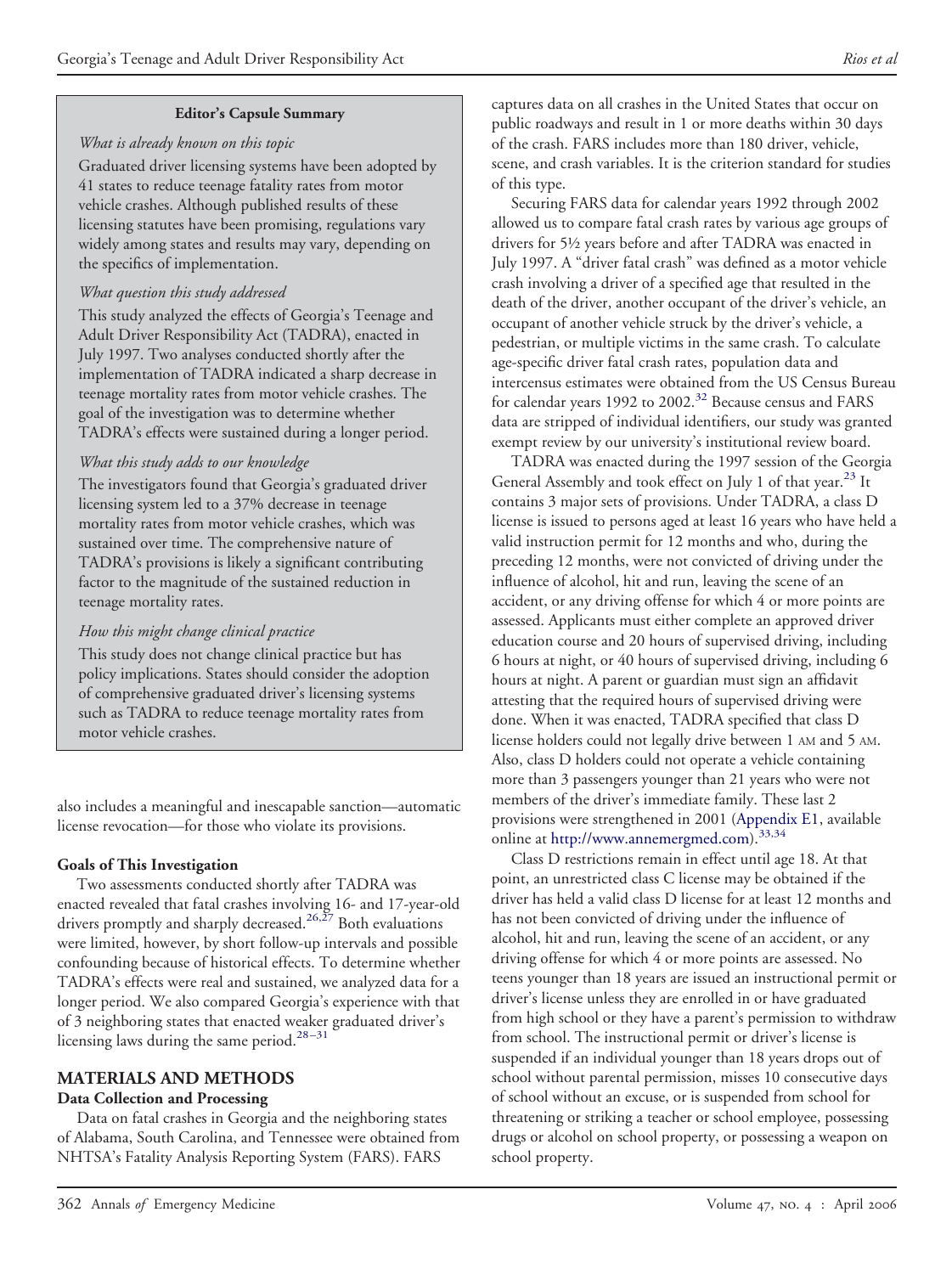Under TADRA, any individual younger than 21 years and determined to have a blood alcohol concentration of 0.02 mg/ dL or more within 3 hours of driving is guilty of driving under the influence of alcohol. An offender automatically forfeits his or her driver's license for a minimum of 6 months. In Georgia, first conviction can also result in significant monetary penalties, jail time, and mandatory community service.

TADRA specifies that if drivers younger than 21 years are cited for speeding more than 24 miles per hour (MPH) over the posted limit (eg, 55 MPH in a zone posted for 30 MPH or 90 MPH in a zone posted for 65 MPH), they automatically forfeit their license for 6 months. Other offenses that trigger automatic license revocation include hit and run, leaving the scene of an accident, racing or eluding an officer, reckless driving, any traffic offense for which 4 or more points are assessed, underage purchasing or attempting to purchase an alcoholic beverage, and driving under the influence of alcohol. A first offense leads to automatic license revocation for 6 months. A second offense (or any driving under the influence of alcohol with a blood alcohol concentration of .08 or more) results in 12 months' revocation.

In 2001, the Georgia General Assembly extended TADRA's curfew hours for 16- and 17-year-old drivers to midnight to 6 AM. It also restricted who can ride with a provisional driver during the first 6 months to immediate family members.<sup>[33,34](#page-8-0)</sup>

# **Primary Data Analysis**

To assess TADRA's impact, we calculated driver fatal crash rates for various age strata (16, 17, 18, 19, 20, 21 to 24, and  $\geq$ 25 years) for 5½ years before enactment and 5½ years immediately after enactment of the law. To identify which provisions were more effective, we examined TADRA's impact on rates of fatal crashes involving alcohol (denoted by the FARS variable "driver drinking"), speeding (denoted by the FARS variables "driving too fast for conditions" or "in excess of posted speed"), and late-night driving (denoted by the hour the fatal crash occurred). To address the possibility that any decrease in Georgia's fatal crash rate was due to historical effects such as rising rates of seatbelt use, we compared Georgia's experience with that of Alabama, South Carolina, and Tennessee, 3 neighboring states that adopted weaker versions of graduated driver's licensing during the study period [\(Appendix](#page-12-0) E1, available online at [http://www.annemergmed.com\)](http://www.annemergmed.com). Finally, to determine whether TADRA might exert lasting effects on young drivers, we compared the fatal crash rate of the first cohort of 16-year-old drivers to reach age 21 under TADRA (ie, 2002) to the fatal crash rate among Georgia drivers who turned 21 in 1997, the year TADRA went into effect.

Fatal crash rates were calculated by dividing the total number of fatal crashes involving a driver of a particular age group by the number of citizens in that age group during the corresponding period and multiplying by 100,000. Rates were calculated separately for drivers aged 16, 17, 18, 19, 20, 21 to 24, and 25 years or older. Statistical significance was determined using  $\chi^2$ , with  $\alpha$  set at *P*<.01. Rate ratios and 95% confidence intervals (CIs) were calculated as well. A generalized linear

model was used to examine the effect of state (Georgia versus the other 3 states), time (pre- versus postenactment), driver age, and the interaction between state and time. In this model, we used an overdispersed Poisson regression, which fit the data well[.35](#page-8-0)

# **RESULTS**

During the preenactment period, 317 Georgia drivers aged 16 were involved in a fatal crash (57/100,000 person-years) compared to 230 in the postenactment period (36/100,000 person-years; RR 0.63; 95% CI 0.53 to 0.75), which represents a decrease of 37% compared to the preenactment period. Before TADRA, 16-year-old Georgians had a fatal crash rate 77% higher than that of Georgians aged 25 and older. After TADRA, the rate of fatal crashes among 16-year-old drivers in Georgia was only 12.8% higher than that of drivers aged 25 and older. Enactment of TADRA was also associated with a significant decrease in fatal crashes involving 17-year-old drivers, but the decrease was not as great (54.8/100,000 preenactment to 44.4 postenactment; RR 0.81; 95% CI 0.69 to 0.95). Fatal crash rates did not increase among 18-year-old drivers or any older age group [\(Figure](#page-3-0) 1; [Table](#page-9-0) E1, available online at [http://www.annemergmed.com\)](http://www.annemergmed.com).

After enactment of TADRA, the rate of speed-related fatal crashes involving 16-year-old drivers was cut nearly in half, from 20.3/100,000 person-years to 10.3 (RR 0.51; 95% CI 0.38 to 0.69). Among 17-year-old drivers, speed-related fatal crashes decreased 25.1%, although this trend did not reach statistical significance. Eighteen-year-old drivers were the only age group that did not experience a decrease in speed-related fatal crash rates [\(Figure](#page-3-0) 2; [Table](#page-9-0) E2; available online at [http://](http://www.annemergmed.com) [www.annemergmed.com\)](http://www.annemergmed.com).

In Georgia, fatal crashes involving impaired drivers younger than 18 years are rare. However, once drivers reach age 18, the rate of alcohol-involved fatal crashes climbs steadily, peaking in the 21- to 24-year age group. After TADRA was enacted, alcohol-related fatal crashes involving 16-year-old drivers decreased 62.1%, from 4.1/100,000 person-years preenactment to 1.6 person-years postenactment (RR 0.38; 95% CI 0.18 to 0.80). Alcohol-related fatal crashes among 17-year-old drivers decreased as well, but the difference was not statistically significant [\(Figure](#page-4-0) 3; [Table](#page-9-0) E3 available online at [http://www.annemergmed.com\)](http://www.annemergmed.com).

After enactment of TADRA, late-night fatal crashes involving 16-year-old drivers decreased 18% in the midnight to 3 AM period and 36% in the 3 to 6 AM period. However, comparable or even greater decreases were noted in the 6 AM to noon intervals and between 3 PM and midnight (data not shown, [Figure](#page-15-0) E1; available online at [http://www.annemergmed.com\)](http://www.annemergmed.com).

During the 11-year study, overall rates of restraint use in Georgia gradually increased from 50.6% in 1992 to 77.0% in 2002[.36](#page-8-0) Georgia does not report age-specific rates of restraint use. FARS reports indicate whether restraints were worn by the driver or occupants in a fatal crash but therefore offer at best only an indirect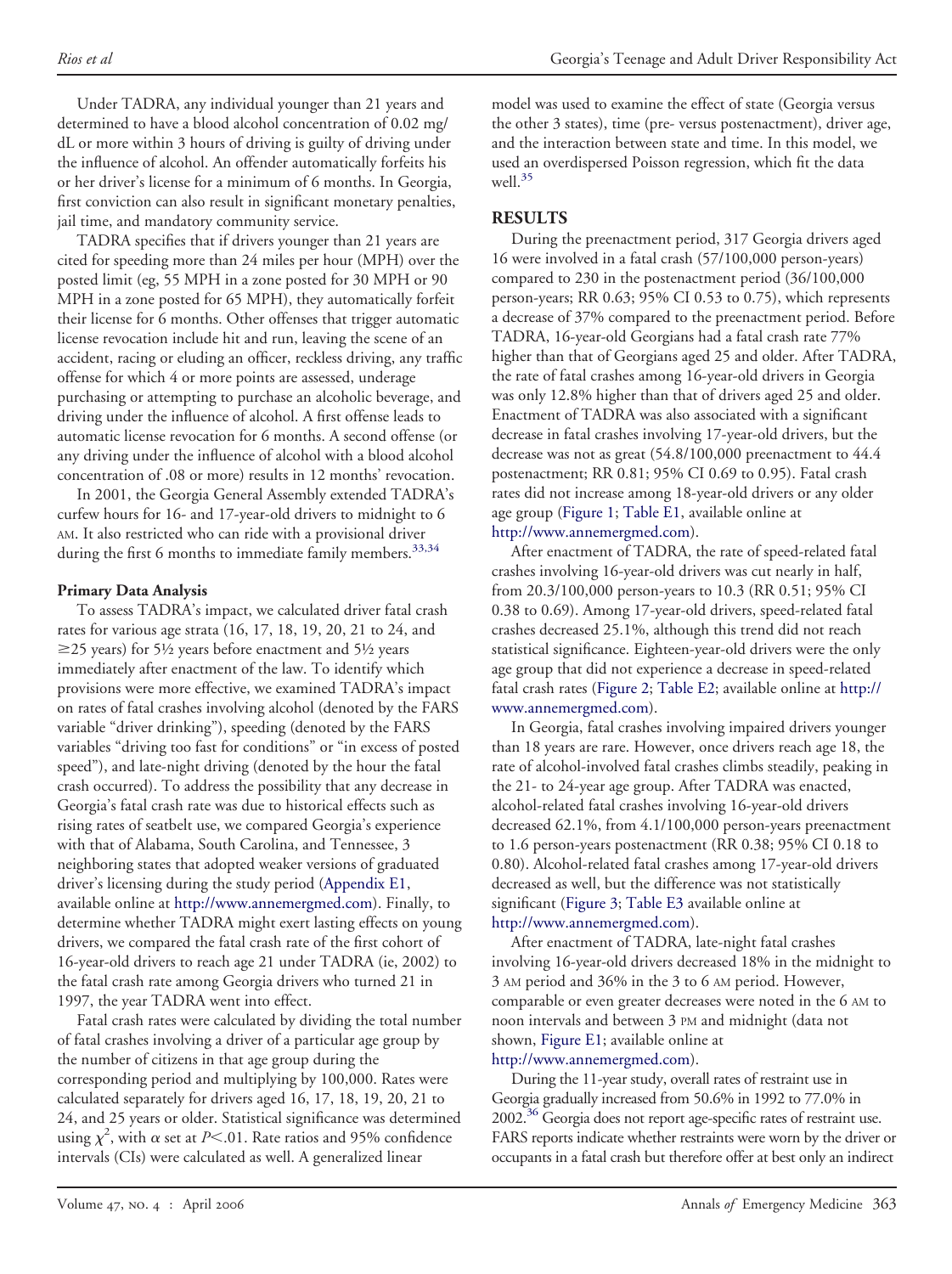<span id="page-3-0"></span>

**Driver Age**

Before: January 1992 to June 1997 After: July 1997 to December 2002

Figure 1. Fatal crash rates by driver age, pre- versus post-enactment.



Before January 1992 to June 1997

After July 1997 to December 2002

Definiton: Speeding consisted of 'Driving too Fast for Conditions or In Excess of Posted Speed'



measure of rates of restraint use. Although FARS data indicate that restraint use by 16-year-old Georgia drivers involved in a fatal crash significantly increased, from 34.4% in the preenactment period to 54.2% in the postenactment period, and use by 16-year-old passengers in fatal crashes increased from 29.4% preenactment to

52.7% postenactment, similar or even greater increases in restraint use were observed among other age groups that did not experience comparable decreases in fatal crash rates in the post-TADRA interval [\(Table](#page-10-0) E4, available online at [http://www.](http://www.annemergmed.com) [annemergmed.com\)](http://www.annemergmed.com).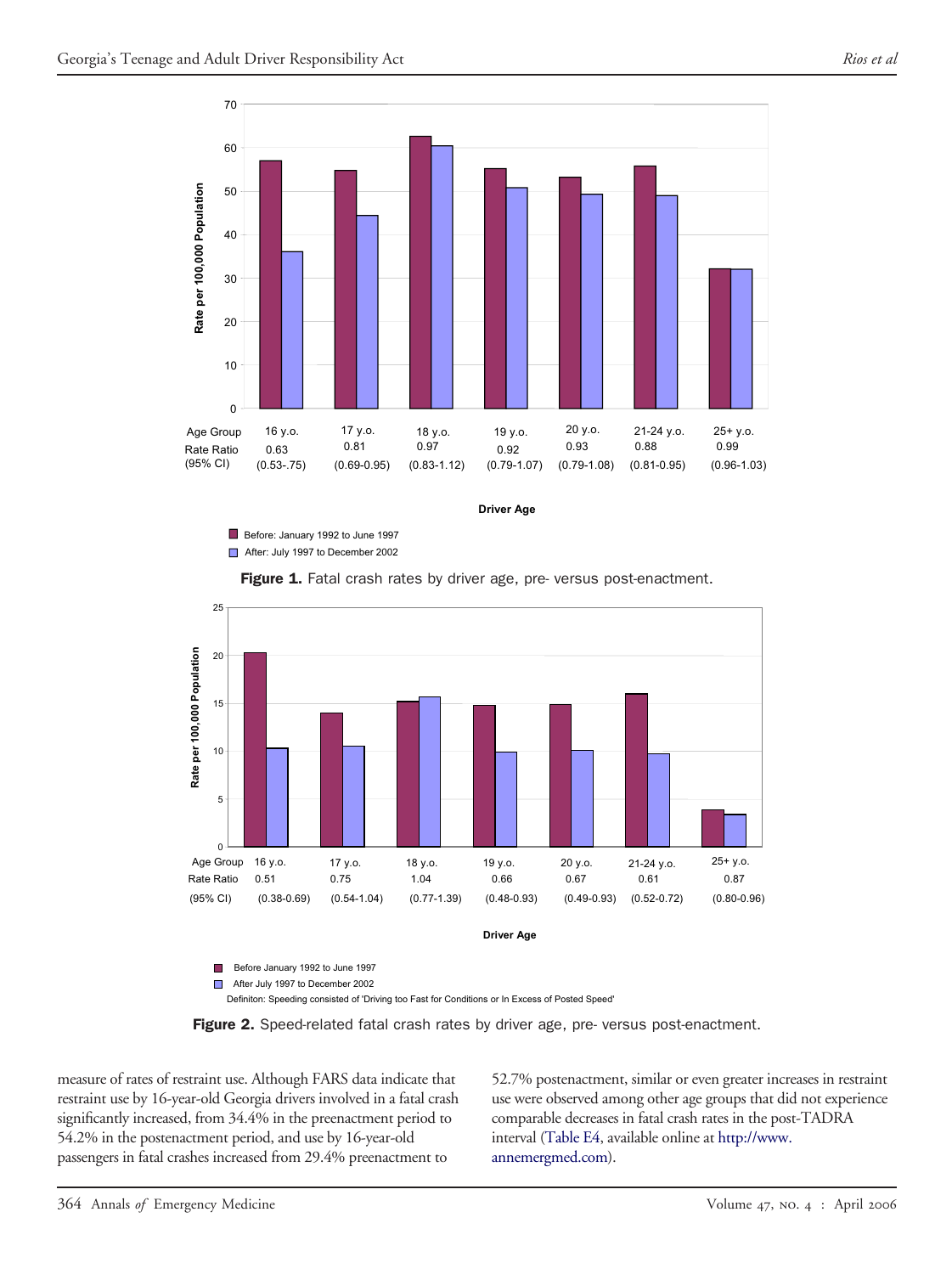<span id="page-4-0"></span>

Definition: Alcohol involvement was from the FARS variable 'Driver Drinking' from the assessment by investigating officers at the crash scene



When TADRA took effect in July 1997, the rate of fatal crashes involving 16-year-old Georgia drivers immediately decreased and did not return to preimplementation levels during the follow-up period [\(Figure](#page-5-0) 4A). No discernable patterns were observed in the 3 comparison states [\(Figure](#page-5-0) 4B-D). The decrease in Georgia was significant  $(P<.01)$  but not in the 3 comparison states.<sup>35</sup>

During the postenactment period, in Alabama there was a moderate decrease in fatal crashes involving 16- and 17-yearolds. In Tennessee, slight decreases were observed in all groups except 18-year-olds. In South Carolina, fatal crash rates increased in all age groups [\(Table](#page-10-0) E5; available online at [http://](http://www.annemergmed.com) [www.annemergmed.com\)](http://www.annemergmed.com). Before TADRA, fatal crash rates among 16-year-old Georgia drivers were similar to those of 16 year-old drivers in the 3 comparison states. After TADRA, Georgia's rate of fatal crashes involving 16-year-old drivers was 32% lower than Alabama's, 18% lower than South Carolina's, and 34% lower than Tennessee's.

The first group of 21-year-old drivers to grow up under TADRA (ie, turned 21 in 2002) had a fatal crash rate 38% lower than that of Georgia drivers who turned 21 in 1997, the year that TADRA was enacted. Speed-related fatal crashes of 21-year-old drivers in 2002 were half that of 21-year-old drivers in 1997, and the rate of alcohol-involved fatal crashes was 74% lower. Individuals involved in a fatal crash in 2002 had fewer previous convictions for speeding, driving under the influence of alcohol, or other dangerous driving infractions and fewer license suspensions for any reason than those who were involved in a fatal crash in 1997 [\(Table](#page-11-0) E6, available online at [http://](http://www.annemergmed.com) [www.annemergmed.com\)](http://www.annemergmed.com).

# **LIMITATIONS**

Local or state law enforcement officers compile FARS reports at the scene of the crash. It is possible that officers' notation of contributing factors to a crash may be influenced by enforcement priorities in vogue at the time. We hoped to track enforcement of TADRA by analyzing driver's license suspensions before and after enactment. Unfortunately, state officials did not compile revocation data with sufficient rigor to allow this. Anecdotally, news of license suspensions circulated widely among teens, possibly amplifying the law's deterrent effect.

Increasing usage of safety belts may have contributed somewhat to the overall decrease in fatal crash rates in the postenactment period, $37,38$  but it is unlikely that belt use was the determining factor in the sharp decrease among 16-yearolds. First, safety belt use by drivers and occupants involved in fatal crashes increased more among Georgia's 18-year-olds than among 16-year-olds, without a commensurate decrease in fatal crash rates. Second, there is no reason to believe that safety belt use by 16-year-olds increased more in Georgia than in the 3 comparison states. Finally, if restraint usage was, indeed, the determining factor, we would have expected fatal crash rates of 16-year-old drivers to steadily decrease. Instead, we observed an abrupt and sustained decrease in fatal crashes that coincided with enactment of TADRA [\(Figure](#page-5-0) 4A).

In the past, highway safety researchers used counts of licensed drivers as the denominator for calculating fatal crash rates. Unfortunately, it is no longer possible to obtain consistent state-specific data about licensed drivers in the youngest age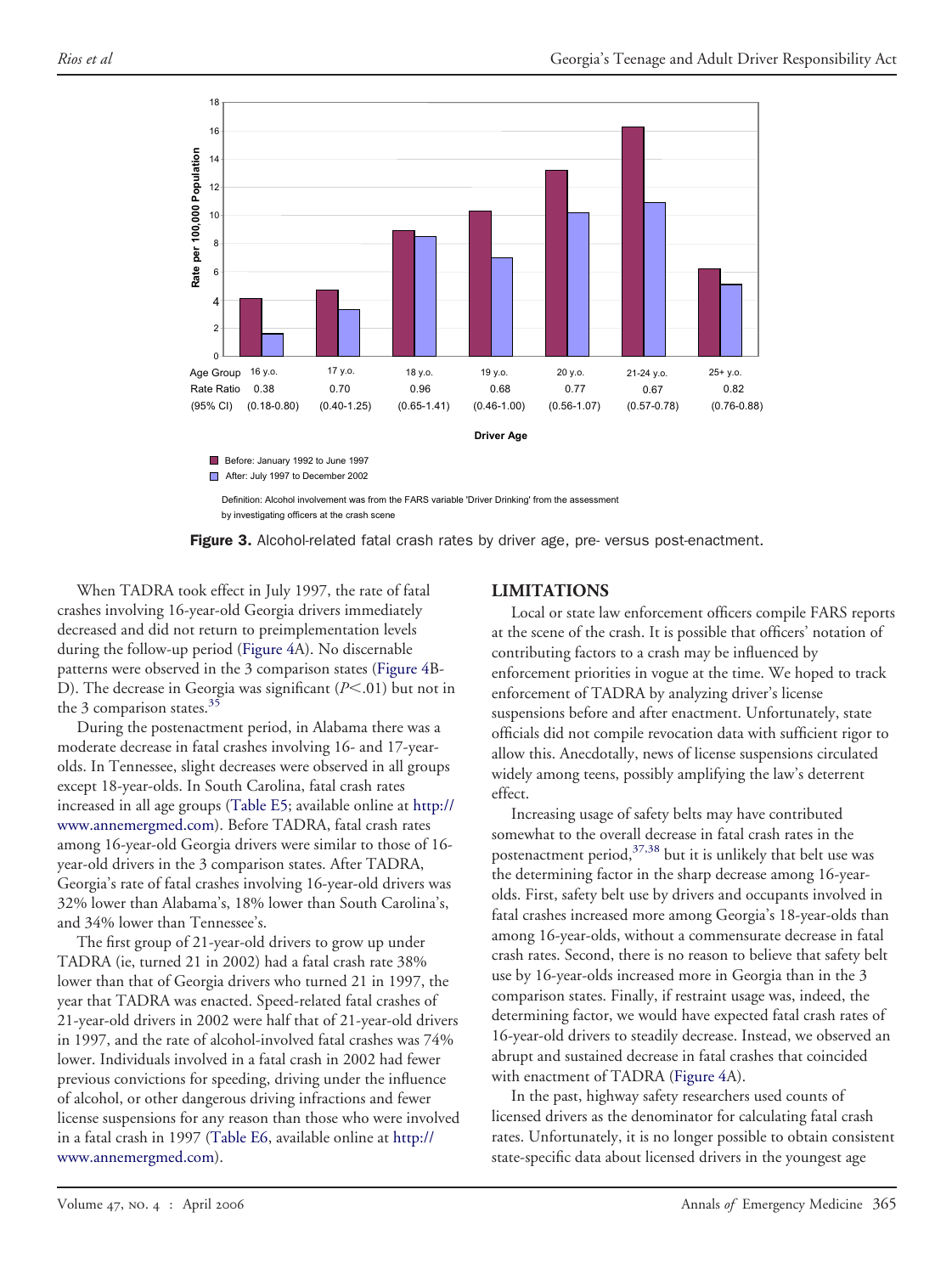<span id="page-5-0"></span>

#### **Fatal Driver Crash Rates for 16- year-old Georgia Drivers**



Figure 4. Annual fatal crash rates involving 16-year-old drivers in *A*, Georgia; *B*, Alabama; *C*, South Carolina; *D*, Tennessee. Continued.

groups. The only national source of information on licensed drivers is the Federal Highway Administration's Highway Statistics Series Table DL-22.<sup>39</sup> In 1989, a Federal Highway Administration committee decided that the enumeration of licensed drivers should not include class P (ie, instructional permit) holders or drivers with limited-use or restricted licenses. As a result of this rule change, Federal Highway Administration statistics significantly undercount drivers in the youngest age groups, in which issuance of class P and class D restricted licenses is common, especially in states with graduated driver's licensing laws.

If TADRA merely discouraged many 16-year-olds from obtaining a driver's license, the decrease in fatal crash rates post-TADRA might be due to fewer young drivers on the road, rather than any meaningful change in driver behavior. State statistics indicate otherwise. Between 1992 and 2002, the annual number of 16-year-olds obtaining a driver's license in Georgia grew by 24.5% (unpublished data, Georgia Department of Motor Vehicles). Unfortunately, we could not obtain comparable statistics from the comparison states. Had tens of thousands of 16-year-olds delayed licensure because of TADRA, we should have seen more fatal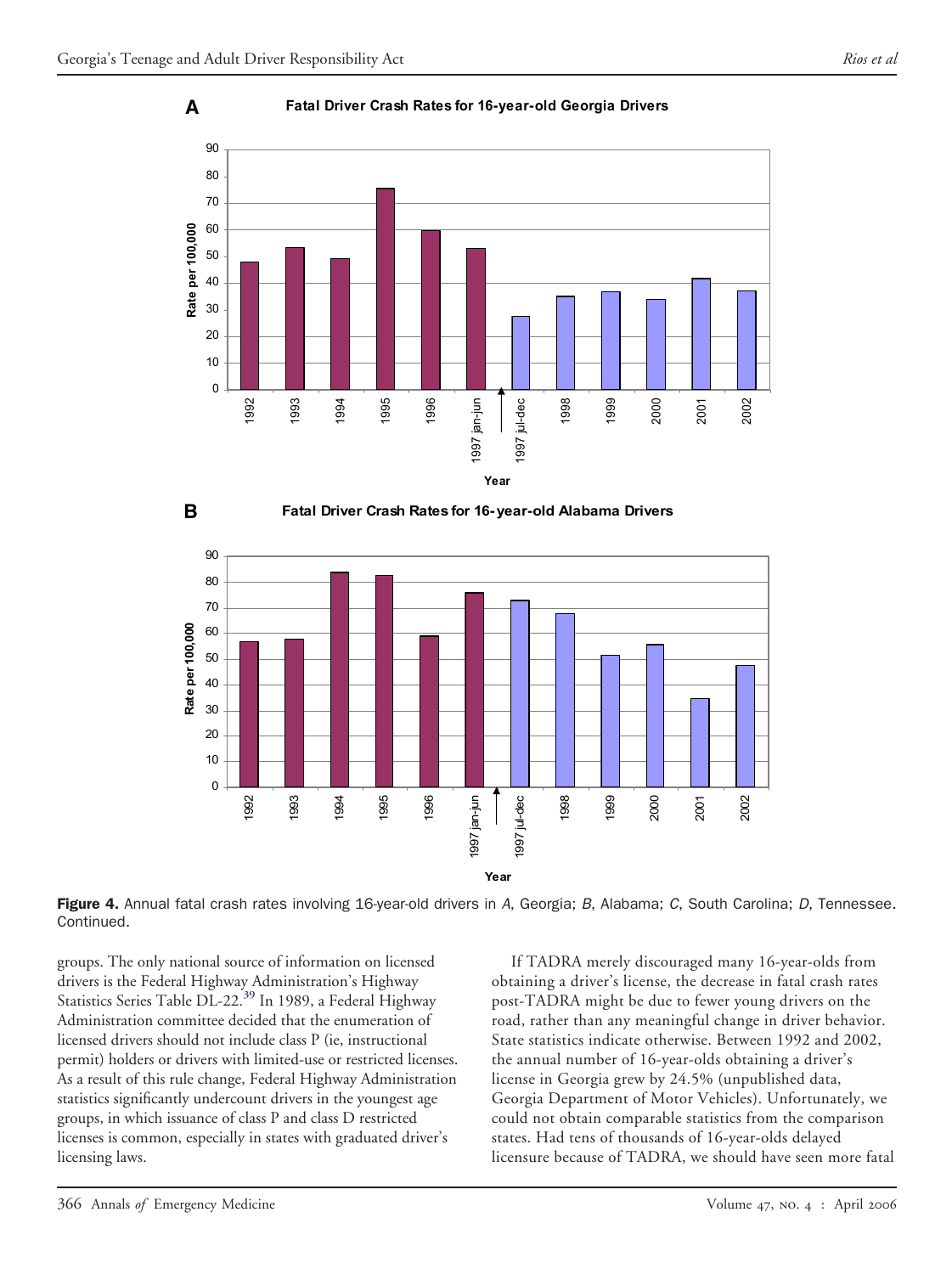**C**



**Fatal Driver Crash Rates for 16- year- old South Carolina Drivers**



Figure 4. Continued.

crashes in older age groups when they finally began driving, which did not occur.

# **DISCUSSION**

The first assessment of TADRA shortly after it was enacted indicated that the law had an immediate and positive effect on fatal crashes involving 16- and 17-year-old drivers.<sup>[26](#page-8-0)</sup> A second assessment conducted 18 months postenactment determined that the rate of fatal crashes involving 16- and 17-year-old drivers was 30% lower than before enactment.<sup>27</sup> We sought to determine whether these effects were sustained over time and whether certain provisions of TADRA were more effective than others.

Our study differs from previously published assessments of graduated driver's licensing laws in several respects. First, instead of focusing exclusively on 16-year-old drivers, we studied all age strata, which allowed us determine whether fatal crashes were displaced to older age groups. Second, we used a much longer follow-up interval (5½ years) than previous studies did. Third, TADRA differs in important respects from most states' graduated driver's licensing laws. In addition to including all of NHTSA's recommended elements for graduated driver's licensing; TADRA contains supplemental provisions designed to deter driving under the influence of alcohol, excessive speeding, and other dangerous driving behaviors. It also contains a certain and highly meaningful sanction—automatic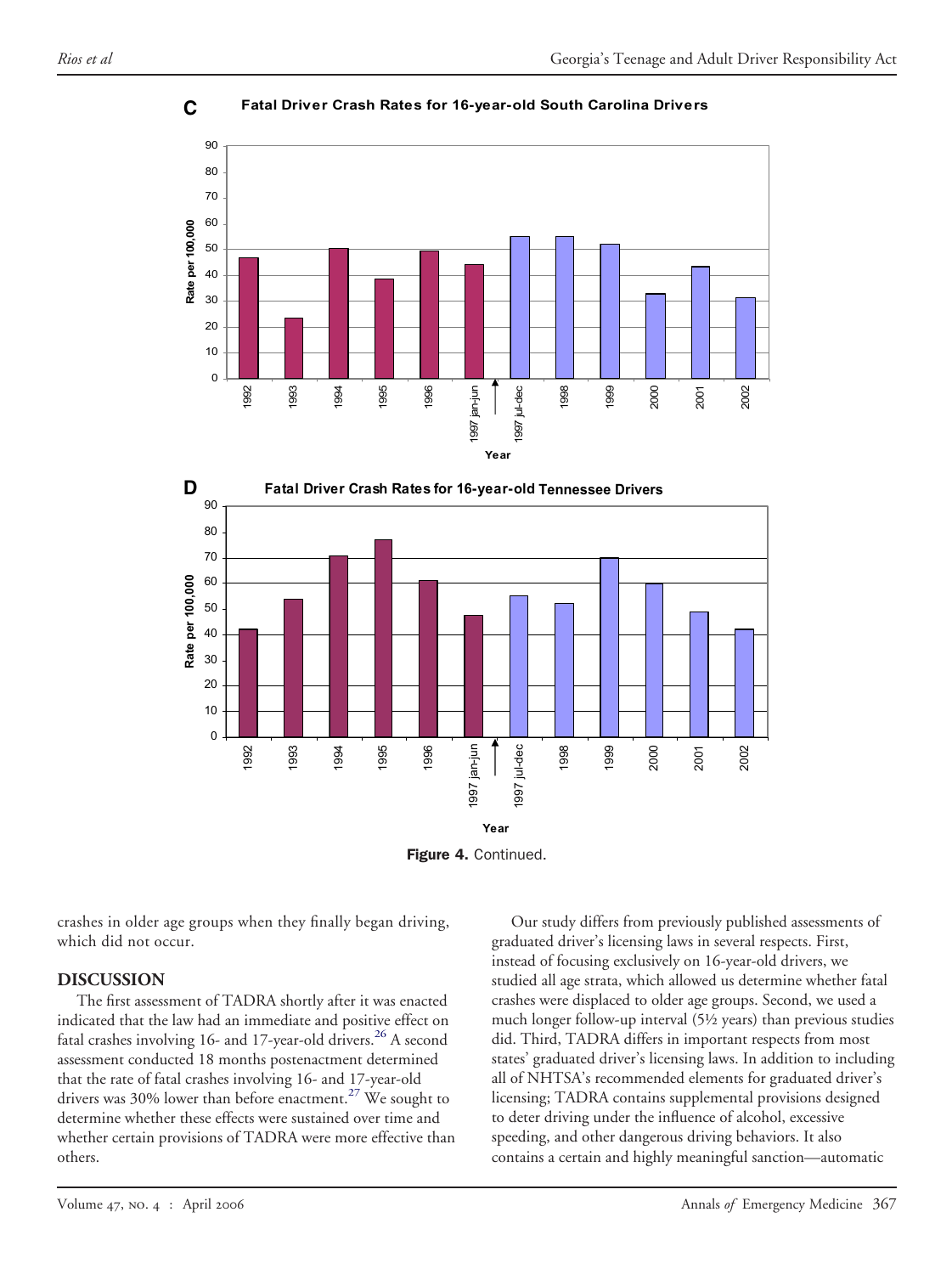<span id="page-7-0"></span>license revocation—for individuals who violate its provisions. Finally, rather than simply report Georgia's experience, we compared it to that of 3 neighboring states, a strategy recommended by McCartt.<sup>40</sup>

Our findings suggest that TADRA has achieved impressive results. Five and a half years after enactment, the fatal crash rate of 16-year-old Georgia drivers was 37% lower than in the preenactment period. This effect size is equal to that reported in states in which graduated driver's licensing has been most successful [\(Appendix](#page-14-0) E2, available online at [http://www.annemergmed.com\)](http://www.annemergmed.com). We found no evidence of displacement to older age groups. In fact, fatal crashes involving 17-year-old drivers also decreased.

Before TADRA, speeding accounted for one third of all fatal crashes involving 16-year-old drivers in Georgia. After TADRA, speed-related fatal crashes involving this age group were cut in half. Alcohol-related fatal crashes decreased by more than 60%. These findings suggest but do not prove that TADRA's supplemental provisions were important contributors to the overall impact of the law.

To exclude historical effects, we compared Georgia's experience to that of 3 neighboring states that adopted weaker versions of graduated driver's licensing.<sup>28–31,41</sup> Two of the 3 states experienced modest decreases in fatal crash rates, whereas rates increased in the third state. None of the 3 states experienced decreases as great as those observed in Georgia. Nationwide, fatal crash rates involving 16-year-old drivers decreased an average of 14.8% during the 11-year study, half of that observed in Georgia during the same period.

Why was TADRA not more effective among older teens? At age 16, most teens are still living at home and subject to the supervision of parents or guardians.<sup>42,43</sup> By 17 years of age, many adolescents have acquired enough driving experience to become overconfident. They may also be less responsive to parental disapproval. By age 18 years, many teens are living independently. They may also find it easier to obtain alcohol.

One way to quantify the potential impact of TADRA is to project the number of fatal crashes that might have occurred if Georgia had not adopted the law. Using Alabama's moderate decrease in fatal crash rates as the "best case" and South Carolina's increase as the "worst case," between 220 and 430 additional fatal crashes might have occurred during the 5½-year follow-up interval if the Georgia General Assembly had failed to enact TADRA. Because a fatal crash can claim more than 1 life, the number of lives saved was probably higher still.

In conclusion, enactment of TADRA was associated with a 37% decrease in the rate of fatal crashes involving 16-year-old drivers. Fatal crashes were not displaced to older age groups. TADRA's benefits were sustained over time. If other states adopt similarly comprehensive approaches to graduated driver's licensing, they may realize similar benefits.

*Supervising editor:* Brent R. Asplin, MD, MPH

Paul J. Tremont was the National Highway Traffic Safety Administration (NHTSA) project officer who assisted with this project. The opinions, findings, and recommendations contained herein are those of the authors and do not necessarily represent those of the NHTSA.

*Author contributions:* AR, MW, and AK conceived the study, designed the analysis, and obtained research funding. AR and MW obtained the FARS and US Census data. AR conducted key data analyses, assisted by SN, KD and MEP. SN and KD created the tables and figures. MEP conducted additional statistical analyses. MW researched the legislative history and legal review; AK drafted the manuscript, and all authors contributed substantially to its revision. AK and AR take responsibility for the paper as a whole.

*Funding and support:* This research was supported, in part, by the National Highway Traffic Safety Administration (NHTSA), US Department of Transportation, under Cooperative Agreement No. DTNH22-03-H-05147.

*Publication dates:* Received for publication June 22, 2005. Revisions received October 18, 2005, and December 12, 2005. Accepted for publication January 6, 2006.

Presented at the Society for Academic Emergency Medicine annual meeting, May 2005, New York, NY.

Reprints not available from the authors.

*Address for correspondence:* Arthur L. Kellermann, MD, MPH, Department of Emergency Medicine, Emory University School of Medicine, 1365 Clifton Road, Suite B6200, Atlanta, GA 30322; 404-778-2600, fax 404-778-2630; E-mail akell01@emory.edu.

#### REFERENCES

- 1. United States Department of Transportation, National Highway Traffic Safety Administration. *Addressing the Safety Issues Related to Younger and Older Drivers: A Report to Congress*. United States Department of Transportation, National Highway Traffic Safety Administration; 1993.
- 2. Liu JY, Mooney DP, Meyer MM, et al. Teenage driving fatalities. *J Pediatr Surg.* 1998;33:1084-1088.
- 3. McKnight AJ, McKnight AS. The behavioral contributors to highway crashes of youthful drivers. *Annu Proc Assoc Adv Automot Med.* 2000;44:321-333.
- 4. Gonzales MM, Dickinson LM, DiGuiseppi C, et al. Student drivers: a study of fatal motor vehicle crashes involving 16-year-old drivers. *Ann Emerg Med.* 2005;45:140-146.
- 5. O'Malley PM, Johnston LD. Unsafe driving by high school seniors: national trends from 1976 to 2001 in tickets and accidents after use of alcohol, marijuana and other illegal drugs. *J Stud Alcohol*. 2003, 64:305-312.
- 6. Ulmer RG, Williams AF, Preusser DF. Crash involvements of 16 year-old drivers. *J Safety Res.* 1997;28:97-103.
- 7. Williams AF. Teenage drivers: patterns of risk. *J Safety Res.* 2003;34:5-15.
- 8. Mayhew DR, Simpson HM, Pak A. Changes in collision rates among novice drivers during the first months of driving. *Accid Anal Prev.* 2003;35:683-691.
- 9. Phebo L, Dellinger AM. Young driver involvement in fatal motor vehicle crashes and trends in risk behaviors, United States, 1988-95. *Inj Prev.* 1998;4:284-287.
- 10. Martinez R. Teen crash victims: who are these people and why are they here? *Ann Emerg Med.* 2005;45:155-156.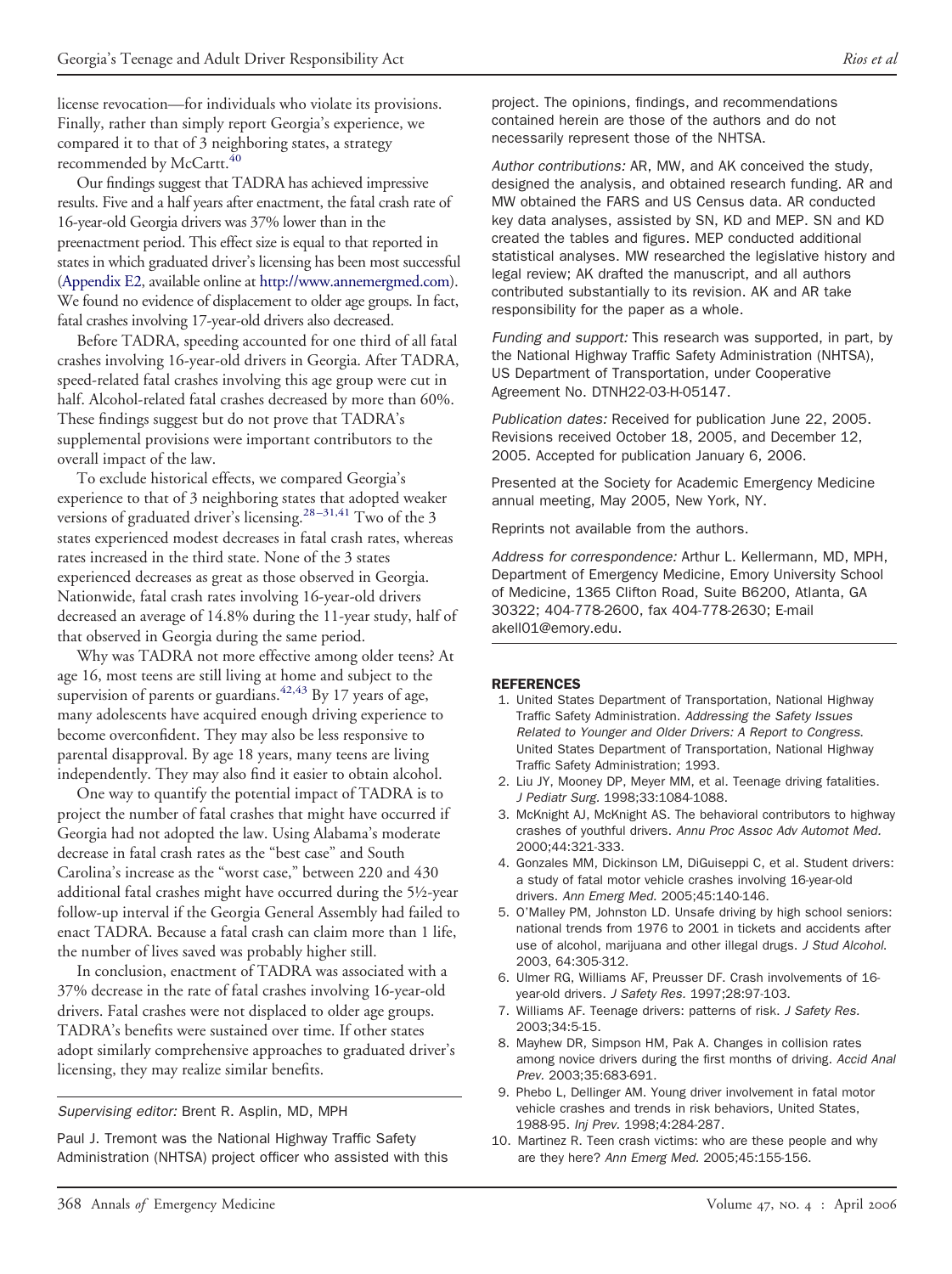- <span id="page-8-0"></span>11. Insurance Institute for Highway Safety. U.S. licensing systems for young drivers: laws as of January 2005. Available at: [http://www.hwsafety.org/safety%5Flaws/us\\_licensing\\_systems.pdf.](http://www.hwsafety.org/safety%5Flaws/us_licensing_systems.pdf) Accessed March 8, 2005.
- 12. Waller PF. The genesis of GDL. *J Safety Res.* 2003;34;17-23.
- 13. Shope JT, Molnar LJ. Graduated driver licensing in the United States: evaluation results from the early programs. *J Safety Res.* 2003;34:63-69.
- 14. Simpson HM. The evolution and effectiveness of graduated licensing. *J Safety Res.* 2003:34:25-34.
- 15. Fildes B, Langford J. Graduated licensing programmes and youngdriver crashes. *Lancet.* 2002;359:725-726.
- 16. National Highway Traffic Safety Administration. Graduated driver licensing systems. *Ann Emerg Med*. 2005;45:639.
- 17. Agent K, Steenbergen L, Pigman J, et al. *Impact of the Graduated Driver License Program in Kentucky on Teen Motor Vehicle Crashes*. Lexington, KY: Kentucky Injury Prevention and Research Center; 2001.
- 18. Foss RD, Feaganes JR, Rodgman EA. Initial effects of graduated driver licensing on 16-year-old driver crashes in North Carolina. *JAMA.* 2001;286:1588-1592.
- 19. Hyde LK, Cook LJ, Knight S, et al. Graduated driver licensing in Utah: is it effective? *Ann Emerg Med.* 2005;45:147-154.
- 20. Office of the Governor's Highway Safety Representative, Ohio Department of Public Safety. Evaluation of Ohio's graduated driver license program. Available at: [http://www.publicsafety.ohio.gov/news/gdlreport.pdf.](http://www.publicsafety.ohio.gov/news/gdlreport.pdf) Accessed March 8, 2005.
- 21. Shope JT, Molnar LJ, Elliott MR, et al. Graduated driver licensing in Michigan: early impact on motor vehicle crashes among 16 year-old drivers. *JAMA*. 2001;286:1593-1598.
- 22. Ulmer RG, Preusser DF, Williams AF, et al. Effect of Florida's graduated licensing program on the crash rate of teenage drivers. *Accid Anal Prev*. 2000;32:527-532.
- 23. 40 OCGA 5 §22, 24,57.1.
- 24. 14 Georgia State University Law Review 203 (December, 1997).
- 25. Firestone D. Bid to raise driving age is roiling rural Georgia*. New York Times.* March 14, 2001:A-12.
- 26. Rios AM, *Georgia Highway Safety 1999 Fact Book: A Report on Highway Safety in Georgia*. Atlanta, GA: Governor's Office of Highway Safety; 1999:8–9.
- 27. Rios AM, *Young Drivers in Georgia: The Teenage and Adult Driver Responsibility Act, a Supplement to the Georgia Highway Safety 2000 Fact Book*. Atlanta, GA: Governor's Office of Highway Safety; 2000.
- 28. 54 Alabama Law Review 1473 (Summer, 2003).
- 29. South Carolina Code Annotated 1 §175,176,180.
- 30. Tennessee Code Annotated 6 §3017.
- 31. Tennessee Code Annotated 50 §301-304, 311, 312, 322.
- 32. US Department of Commerce, Census Bureau. Estimates of the population of the United States by single year of age and sex. Available at: [http://www.census.gov/popest/datasets.html.](http://www.census.gov/popest/datasets.html) Accessed April 11, 2005.
- 33. 40 OCGA 5 § 26 and 40 OCGA 6 § 391.
- 34. 18 Georgia State University Law Review 205 (Fall, 2001).
- 35. McCulloch CE, Searle SR. *Generalized, Linear, and Mixed Models*. New York, NY: John Wiley & Sons; 2001:135-155.
- 36. University of Georgia, Cooperative Extension Service, Survey Research Center. *Georgia Governor's Office of Highway Safety: Occupant Protection Survey*. Athens, GA: University of Georgia; 2002.
- 37. Loeb PD. The effectiveness of seat belt legislation in reducing various driver-involved injury rates in California. *Accid Anal Prev.* 1993;25:189-197.
- 38. McKnight RH, Dawson SK. Seat belt use in Kentucky: a comparison of five measures. *J Kentucky Med Assoc*. 1996;94: 110-114.
- 39. US Department of Transportation, Federal Highway Administration, Highway Statistical Series. Report identifying state driver licenses and fees. Available at: [http://www.fhwa.dot.gov/](http://www.fhwa.dot.gov/ohim/hsguide/ch4.pdf) [ohim/hsguide/ch4.pdf.](http://www.fhwa.dot.gov/ohim/hsguide/ch4.pdf) Accessed March 29, 2005.
- 40. McCartt AT. Graduated driver licensing systems: reducing crashes among teenage drivers. *JAMA*. 2001;286:1631-1632.
- 41. Williams AF, Mayhew DR. *Graduated Licensing: A Blueprint for North America*. Arlington, VA: Insurance Institute for Highway Safety, Highway Loss Data Institute; 2003.
- 42. Beck KH, Shattuck T, Raleigh R, et al. Does graduated licensing empower parents to place greater restrictions on their newly licensed teens' driving? *Health Educ Behav.* 2003;30:695-708.
- 43. Simons-Morton BG, Hartos JL. How well do parents manage young driver crash risks? *J Safety Res*. 2003;34:91-97.

#### Did you know?

You can save your online searches and get the results by e-mail.

Visit www.annemergmed.com today to see what else is new online!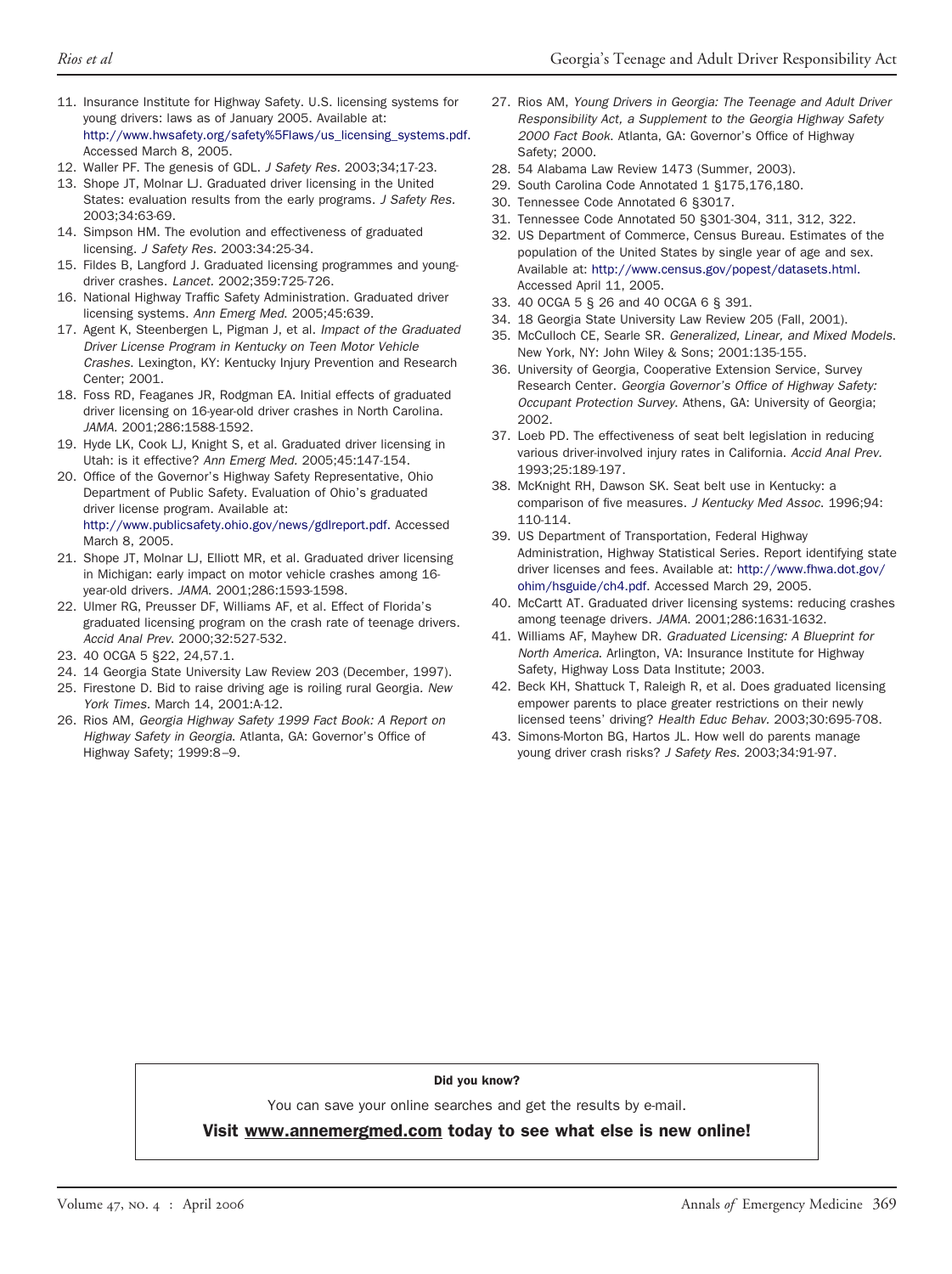<span id="page-9-0"></span>

| Table E1. Georgia drivers in fatal crashes before and after enactment of TADRA, number and rate per 100,000 population.* |  |
|--------------------------------------------------------------------------------------------------------------------------|--|
|--------------------------------------------------------------------------------------------------------------------------|--|

| Driver's  | <b>Before</b>                                                        |      | After         |      | Change in Age-          | Rate         |               |
|-----------|----------------------------------------------------------------------|------|---------------|------|-------------------------|--------------|---------------|
| Age, y    | <b>Number</b>                                                        | Rate | <b>Number</b> | Rate | <b>Specific Rate, %</b> | <b>Ratio</b> | 95% CI        |
| 16        | 317                                                                  | 57.0 | 230           | 36.1 | $-36.8$                 | 0.63         | $0.53 - 0.75$ |
| 17        | 306                                                                  | 54.8 | 284           | 44.4 | $-19.1$                 | 0.81         | $0.69 - 0.95$ |
| 18        | 339                                                                  | 62.6 | 385           | 60.4 | $-3.5$                  | 0.97         | $0.83 - 1.12$ |
| 19        | 316                                                                  | 55.2 | 335           | 50.8 | $-7.8$                  | 0.92         | $0.79 - 1.07$ |
| 20        | 306                                                                  | 53.2 | 324           | 49.3 | $-7.2$                  | 0.93         | $0.79 - 1.08$ |
| $21 - 24$ | 1.300                                                                | 55.8 | 1,228         | 49.0 | $-12.1$                 | 0.88         | $0.81 - 0.95$ |
| >24       | 7.882                                                                | 32.1 | 8.991         | 32.0 | $-0.5$                  | 0.99         | $0.96 - 1.03$ |
|           | *Before January 1992 to June 1997; after July 1997 to December 2002. |      |               |      |                         |              |               |

Table E2. Drivers in speeding-related fatal crashes in Georgia before and after enactment of TADRA, number and rate per 100,000 population.\*

| Driver's  | <b>Before</b>                                                        |      | After         |      | Change in Age-          | Rate  |               |
|-----------|----------------------------------------------------------------------|------|---------------|------|-------------------------|-------|---------------|
| Age, y    | <b>Number</b>                                                        | Rate | <b>Number</b> | Rate | <b>Specific Rate, %</b> | Ratio | 95% CI        |
| 16        | 113                                                                  | 20.3 | 66            | 10.3 | $-49.12$                | 0.51  | $0.38 - 0.69$ |
| 17        | 78                                                                   | 14.0 | 67            | 10.5 | $-25.12$                | 0.75  | $0.54 - 1.04$ |
| 18        | 82                                                                   | 15.2 | 100           | 15.7 | 3.63                    | 1.04  | $0.77 - 1.39$ |
| 19        | 85                                                                   | 14.8 | 65            | 9.9  | $-33.52$                | 0.66  | $0.48 - 0.92$ |
| 20        | 86                                                                   | 14.9 | 66            | 10.1 | $-32.75$                | 0.67  | $0.49 - 0.93$ |
| $21 - 24$ | 373                                                                  | 16.0 | 244           | 9.7  | $-39.12$                | 0.61  | $0.52 - 0.72$ |
| >24       | 963                                                                  | 3.9  | 965           | 3.4  | $-12.63$                | 0.87  | $0.80 - 0.96$ |
|           | *Before January 1992 to June 1997; after July 1997 to December 2002. |      |               |      |                         |       |               |

Table E3. Drivers in alcohol-involved fatal crashes in Georgia before and after enactment of TADRA, number and rate per 100,000 population.\*

| Driver's<br>Age, y | <b>Before</b> |      | After         |      | Change in Age-          | Rate         | 95% CI        |
|--------------------|---------------|------|---------------|------|-------------------------|--------------|---------------|
|                    | <b>Number</b> | Rate | <b>Number</b> | Rate | <b>Specific Rate, %</b> | <b>Ratio</b> |               |
| 16                 | 23            | 4.1  | 10            | 1.6  | $-62.12$                | 0.38         | $0.18 - 0.80$ |
| 17                 | 26            | 4.7  | 21            | 3.3  | $-29.59$                | 0.70         | $0.40 - 1.25$ |
| 18                 | 48            | 8.9  | 54            | 8.5  | $-4.4$                  | 0.96         | $0.65 - 1.41$ |
| 19                 | 59            | 10.3 | 46            | 7.0  | $-32.22$                | 0.68         | $0.46 - 1.00$ |
| 20                 | 76            | 13.2 | 67            | 10.2 | $-22.74$                | 0.77         | $0.56 - 1.07$ |
| $21 - 24$          | 381           | 16.3 | 273           | 10.9 | $-33.31$                | 0.67         | $0.57 - 0.78$ |
| >24                | 1521          | 6.2  | 1428          | 5.1  | $-18.14$                | 0.82         | $0.76 - 0.88$ |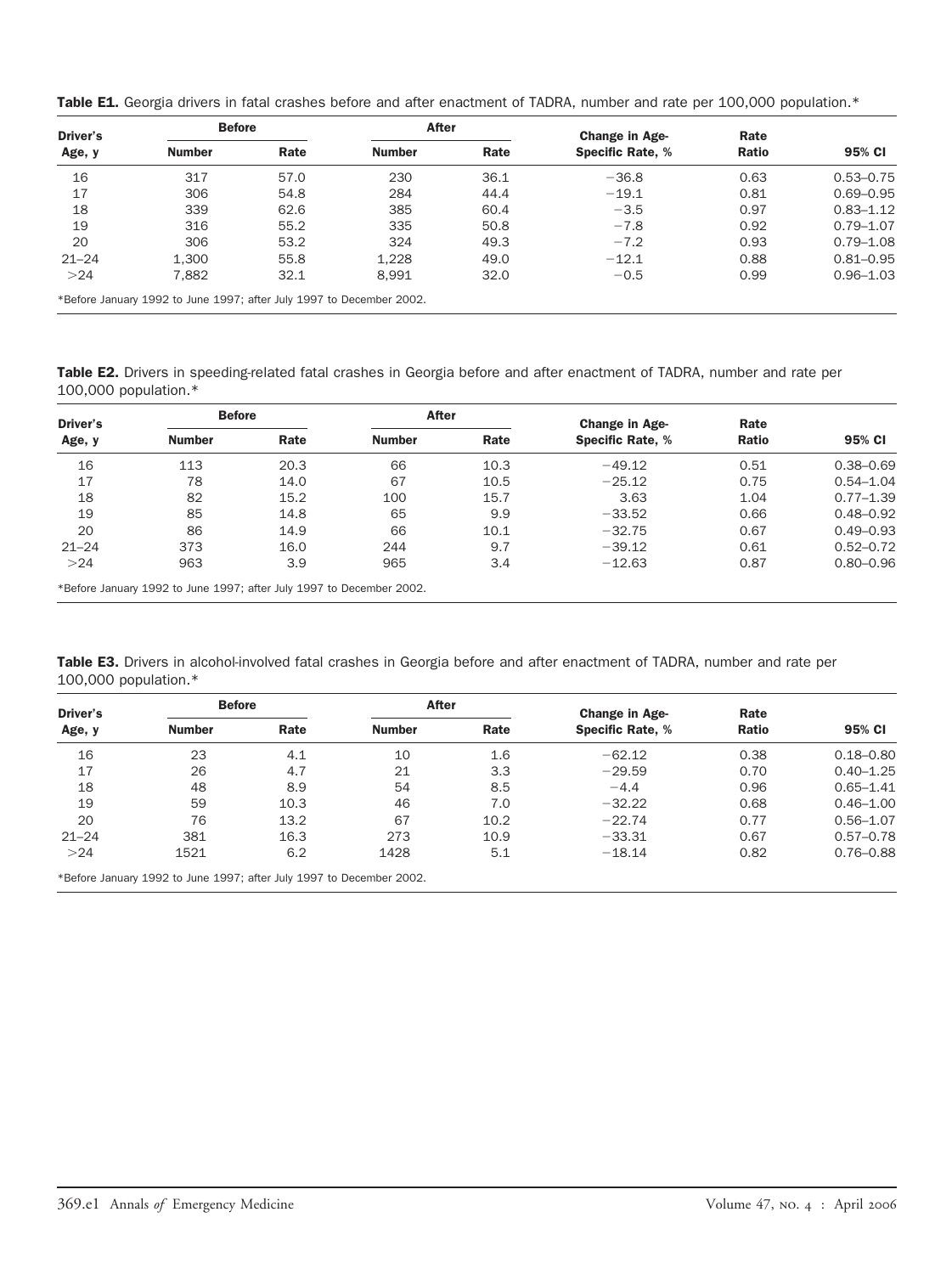| <b>Occupant</b><br><b>Driver</b> | <b>Number</b> | Rate                                                                        | <b>Number</b> |      |           | Rate  |               |
|----------------------------------|---------------|-----------------------------------------------------------------------------|---------------|------|-----------|-------|---------------|
|                                  |               |                                                                             |               | Rate | Change, % | Ratio | 95% CI        |
|                                  | 109           | 34.4                                                                        | 125           | 54.3 | 19.9      | 2.27  | $1.60 - 3.22$ |
| Passenger                        | 102           | 29.4                                                                        | 128           | 52.7 | 23.3      | 2.67  | $1.90 - 3.76$ |
| Total occupants                  | 211           | 31.8                                                                        | 253           | 53.5 | 21.7      | 2.47  | $1.94 - 3.15$ |
| <b>Driver</b>                    | 94            | 30.7                                                                        | 167           | 58.8 | 28.1      | 3.22  | $2.29 - 4.52$ |
| Passenger                        | 84            | 30.2                                                                        | 123           | 50.8 | 20.6      | 2.39  | $1.67 - 3.42$ |
| Total occupants                  | 178           | 30.5                                                                        | 290           | 55.1 | 24.6      | 2.80  | $2.19 - 3.58$ |
| <b>Driver</b>                    | 86            | 25.4                                                                        | 185           | 48.1 | 22.7      | 2.72  | 1.98-3.73     |
| Passenger                        | 66            | 22                                                                          | 166           | 62.2 | 40.2      | 5.83  | $4.03 - 8.42$ |
| Total occupants                  | 152           | 23.8                                                                        | 351           | 53.8 | 30        | 3.74  | $2.94 - 4.74$ |
| <b>Driver</b>                    | 2,911         | 36.9                                                                        | 4.998         | 55.6 | 18.7      | 2.14  | $2.01 - 2.28$ |
| Passenger                        | 1,281         | 32.2                                                                        | 2,324         | 46.1 | 13.9      | 1.80  | $1.65 - 1.96$ |
| Total occupants                  | 4,192         | 35.3                                                                        | 7,322         | 52.2 | 16.9      | 2.00  | $1.90 - 2.10$ |
|                                  |               | $*$ Defeue Jonison $4000$ to line $4007$ efter like $4007$ to December 2000 |               |      |           |       |               |

<span id="page-10-0"></span>Table E4. Seat belt usage by drivers and passengers in fatal crashes in Georgia before and after enactment of TADRA, number and percentage belted.\*

\*Before January 1992 to June 1997; after July 1997 to December 2002.

|  |  |  |  | Table E5. Drivers in fatal crashes before and after enactment of TADRA by state, number and rate per 100,000 population.* |  |  |  |  |  |
|--|--|--|--|---------------------------------------------------------------------------------------------------------------------------|--|--|--|--|--|
|  |  |  |  |                                                                                                                           |  |  |  |  |  |

|                       |                                                                      | <b>Before</b> |      |                   | <b>After</b>  |      | Rate         |                |
|-----------------------|----------------------------------------------------------------------|---------------|------|-------------------|---------------|------|--------------|----------------|
| Driver's Age, y       | <b>Population</b>                                                    | <b>Number</b> | Rate | <b>Population</b> | <b>Number</b> | Rate | <b>Ratio</b> | 95% CI         |
| Georgia               |                                                                      |               |      |                   |               |      |              |                |
| 16                    | 555.849                                                              | 317           | 57.0 | 638.024           | 230           | 36.1 | 0.63         | $0.53 - .75$   |
| 17                    | 557.993                                                              | 306           | 54.8 | 640,103           | 284           | 44.4 | 0.81         | $0.69 - 0.95$  |
| 18                    | 541,423                                                              | 339           | 62.6 | 637,158           | 385           | 60.4 | 0.97         | $0.83 - 1.12$  |
| 19                    | 572,815                                                              | 316           | 55.2 | 658.934           | 335           | 50.8 | 0.92         | $0.79 - 1.07$  |
| 20                    | 575,712                                                              | 306           | 53.2 | 656,951           | 324           | 49.3 | 0.93         | $0.79 - 1.08$  |
| $21 - 24$             | 2,331,907                                                            | 1,300         | 55.8 | 2,505,619         | 1,228         | 49.0 | 0.88         | $0.81 - 0.95$  |
| >24                   | 24,531,405                                                           | 7,882         | 32.1 | 28,135,895        | 8,991         | 32.0 | 0.99         | $0.96 - 1.03$  |
| <b>Alabama</b>        |                                                                      |               |      |                   |               |      |              |                |
| 16                    | 337,896                                                              | 232           | 68.7 | 344,089           | 183           | 53.2 | 0.77         | $0.64 - 0.94$  |
| 17                    | 353,025                                                              | 235           | 66.6 | 358,083           | 201           | 56.1 | 0.84         | $0.70 - 1.02$  |
| 18                    | 341,222                                                              | 206           | 60.4 | 354,695           | 264           | 74.4 | 1.23         | $1.03 - 1.48$  |
| 19                    | 356,925                                                              | 257           | 72.0 | 363,441           | 274           | 75.4 | 1.05         | $0.88 - 1.24$  |
| 20                    | 355,836                                                              | 253           | 71.1 | 361,162           | 242           | 67.0 | 0.94         | $0.79 - 1.12$  |
| $21 - 24$             | 1,402,550                                                            | 916           | 65.3 | 1,356,391         | 806           | 59.4 | 0.91         | $0.83 - 1.00$  |
| >24                   | 14,911,945                                                           | 5,838         | 39.1 | 15,838,143        | 5,788         | 36.5 | 0.93         | $0.90 - 0.97$  |
| <b>South Carolina</b> |                                                                      |               |      |                   |               |      |              |                |
| 16                    | 286,289                                                              | 120           | 41.9 | 300,453           | 132           | 43.9 | 1.05         | $0.82 - 1.34$  |
| 17                    | 298,994                                                              | 133           | 44.5 | 317,600           | 168           | 52.9 | 1.19         | $0.95 - 1.49$  |
| 18                    | 291,490                                                              | 197           | 67.6 | 318,643           | 224           | 70.3 | 1.04         | $0.86 - 1.26$  |
| 19                    | 309,390                                                              | 175           | 56.6 | 333,955           | 211           | 63.2 | 1.12         | $0.91 - 1.37$  |
| 20                    | 311,976                                                              | 204           | 65.4 | 335,888           | 234           | 69.7 | 1.07         | $0.88 - 1.29$  |
| $21 - 24$             | 1.258.835                                                            | 747           | 59.3 | 1,244,555         | 775           | 62.3 | 1.05         | $0.95 - 1.16$  |
| >24                   | 12,873,265                                                           | 4,478         | 34.8 | 14,237,855        | 5,664         | 39.8 | 1.14         | $1.10 - 1.19$  |
| <b>Tennessee</b>      |                                                                      |               |      |                   |               |      |              |                |
| 16                    | 399.159                                                              | 239           | 59.9 | 423.456           | 231           | 54.6 | 0.89         | $0.74 - 1.07$  |
| 17                    | 402,611                                                              | 268           | 66.6 | 430,360           | 242           | 56.2 | 0.84         | $0.71 - 1.01$  |
| 18                    | 389,264                                                              | 289           | 74.2 | 426,157           | 332           | 77.9 | 1.05         | $0.90 - 1.23$  |
| 19                    | 408.101                                                              | 291           | 71.3 | 437.879           | 321           | 73.3 | 1.0281       | $0.88 - 1.21$  |
| 20                    | 408,573                                                              | 285           | 69.8 | 435,493           | 302           | 69.3 | 0.99         | $0.85 - 1.17$  |
| $21 - 24$             | 1,641,313                                                            | 1,021         | 62.2 | 1,651,956         | 994           | 60.2 | 6.60         | $6.18 - 7.05$  |
| >24                   | 18.550.441                                                           | 6.407         | 34.5 | 20,369,597        | 6.783         | 33.3 | 0.96         | $0.930 - 1.00$ |
|                       | *Before January 1992 to June 1997; after July 1997 to December 2002. |               |      |                   |               |      |              |                |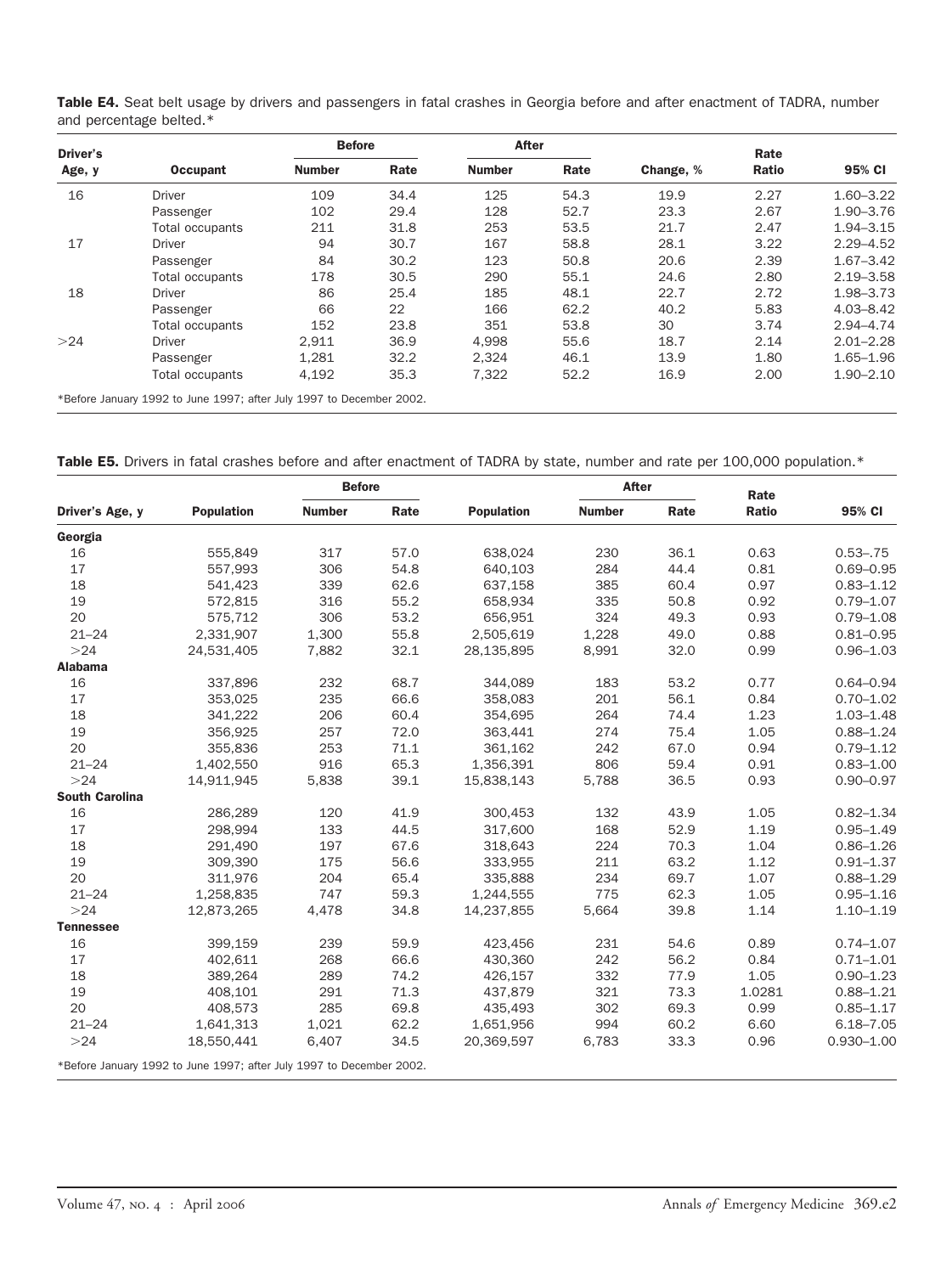<span id="page-11-0"></span>

| Table E6. Characteristics of drivers aged 21 years in fatal crashes in Georgia after enactment of TADRA compared with drivers |  |
|-------------------------------------------------------------------------------------------------------------------------------|--|
| aged 21 years in 1997 before TADRA enactment, number and rate per 100,000 population.*                                        |  |

|                       | Age 21 y in 1997 |      | Age 21 y in 2002 |      | <b>Change in Age-</b>   | Rate         |               |
|-----------------------|------------------|------|------------------|------|-------------------------|--------------|---------------|
|                       | <b>Number</b>    | Rate | <b>Number</b>    | Rate | <b>Specific Rate, %</b> | <b>Ratio</b> | 95% CI        |
| <b>Driver History</b> |                  |      |                  |      |                         |              |               |
| Speeding convictions  | 51               | 50.1 | 25               | 19.5 | $-61.1$                 | 0.39         | $0.24 - 0.63$ |
| Alcohol convictions   |                  | 6.9  | 2                | 1.6  | $-77.3$                 | 0.23         | $0.05 - 1.09$ |
| Other convictions     | 29               | 28.5 | 12               | 9.4  | $-67.1$                 | 0.33         | $0.17 - 0.65$ |
| License suspensions   | 26               | 25.3 | 9                | 7    | $-72.5$                 | 0.28         | $0.13 - 0.59$ |
| Driver crash event    |                  |      |                  |      |                         |              |               |
| Total crashes         | 72               | 70.7 | 56               | 43.7 | $-38.2$                 | 0.62         | $0.44 - 0.88$ |
| Speeding crashes      | 24               | 23.6 | 15               | 11.7 | $-50.4$                 | 0.50         | $0.26 - 0.94$ |
| Alcohol crashes       | 27               | 26.5 | 9                | 7    | $-73.6$                 | 0.26         | $0.12 - 0.56$ |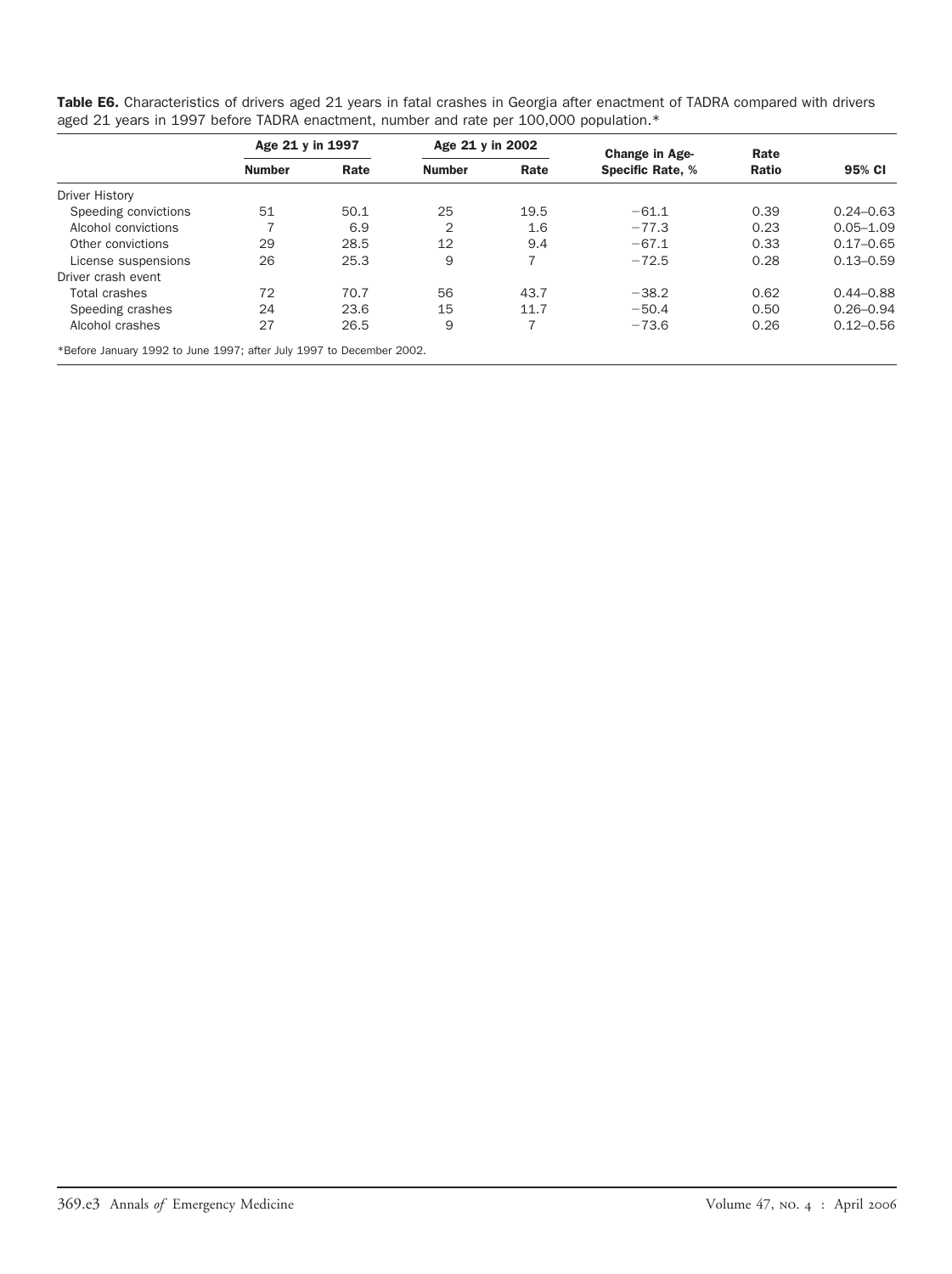<span id="page-12-0"></span>Appendix E1. Comparisons of key features of the graduated licensing laws for Georgia, Alabama, Tennessee, and South Carolina (as of August 31, 2004).

| <b>Specific Feature of Law,</b><br>Date(s) Implemented                                                                                                                                                                                                                                              |               | Georgia, 2001,<br><b>Revised</b>         | Alabama,<br>2002   | Tennessee,<br>2001                                     | South<br>Carolina, 1998 |  |
|-----------------------------------------------------------------------------------------------------------------------------------------------------------------------------------------------------------------------------------------------------------------------------------------------------|---------------|------------------------------------------|--------------------|--------------------------------------------------------|-------------------------|--|
| Learners' permits<br>Driving permits can be issued to persons as<br>young as 15 y                                                                                                                                                                                                                   | X             | Χ                                        | X                  | Χ<br>At 14 if a hardship                               | X                       |  |
| Written parental consent required to secure<br>a permit (legal guardians and other legally<br>recognized family members $>21$ y may<br>consent as well)                                                                                                                                             | X             | X                                        | X                  | situation is proven<br>Χ<br>With proof of<br>insurance | X                       |  |
| <b>Graduated license process</b><br>Written parental consent required to secure<br>a conditional license (legal guardians and<br>other legally recognized family members<br>$>$ 21 y may consent as well)                                                                                           | Χ             | Χ                                        | X                  | X<br>With proof of<br>insurance                        |                         |  |
| Conditional license issued after specified                                                                                                                                                                                                                                                          | X             | X                                        | X                  |                                                        | X                       |  |
| number of months                                                                                                                                                                                                                                                                                    | 12 mo         | 12 mo                                    | 6 mo               |                                                        | 6 mo                    |  |
| Conditional license issued after documented<br>number of hours of behind-the-wheel                                                                                                                                                                                                                  |               | X<br>40 h (6 At night)                   | X<br>30 h          | Χ<br>50 h (10 At night)                                | X<br>40 h (10 At night) |  |
| driving with licensed parent or guardian<br>Conditional license issued after documented<br>successful completion of a high school<br>drivers' education class or a state-<br>authorized driving school to fulfill behind-                                                                           |               | Χ                                        | X                  |                                                        | X                       |  |
| the-wheel experience<br>Age of driving instructor limited to $\geq$ 21 y                                                                                                                                                                                                                            |               | Χ                                        |                    |                                                        |                         |  |
| (parents, guardians, or other instructors)<br>Conditional license issued after the<br>successful completion of a written test                                                                                                                                                                       | X             | Χ                                        | X                  | X                                                      | X                       |  |
| <b>Passenger restrictions</b>                                                                                                                                                                                                                                                                       |               |                                          |                    |                                                        |                         |  |
| Restrictions about the number of                                                                                                                                                                                                                                                                    | X             | X                                        | X                  | X                                                      | X                       |  |
| passengers in vehicle of conditional<br>license holder                                                                                                                                                                                                                                              | Not > 3       | Not > 3                                  | >4                 | >1                                                     | >2                      |  |
| During the first 6 mo of a conditional<br>license, only immediate family members<br>can be transported by the driver                                                                                                                                                                                |               | X                                        |                    |                                                        |                         |  |
| Specific features of law                                                                                                                                                                                                                                                                            |               |                                          |                    |                                                        |                         |  |
| <b>Curfews</b>                                                                                                                                                                                                                                                                                      |               |                                          |                    |                                                        |                         |  |
| Holders of a conditional license are subject<br>to a curfew period when they are not<br>allowed to drive                                                                                                                                                                                            | X<br>$1-5$ AM | Χ<br>Curfew extended to<br>midnight-6 AM | Χ<br>Midnight-6 AM | Χ<br>11 PM-6 AM                                        | X<br>Midnight-6 AM      |  |
| Suspension of license: linkage to<br>secondary education                                                                                                                                                                                                                                            |               |                                          |                    |                                                        |                         |  |
| Provisions to address and link school<br>suspension and expulsion information<br>from state Department of Education to<br>suspension of conditional license by DMV                                                                                                                                  | Χ             | Χ                                        |                    |                                                        | X                       |  |
| Conditional license issuance and rights<br>linked to school attendance or successful<br>secondary school completion (eg,                                                                                                                                                                            | X             | X                                        |                    | X                                                      | X                       |  |
| graduation or GED)<br>Suspension of license: moving violations<br>Written request for revocation of license<br>may be made by parent, guardian, or<br>other legally recognized adult                                                                                                                |               |                                          |                    | X                                                      |                         |  |
| Conditional driver with 4 or more points on<br>his or her license for moving violations will<br>have license suspended (such violations<br>include reckless driving, not wearing a<br>seatbelt, leaving the scene of an<br>accident, hit and run, resisting or eluding<br>law enforcement officers) | X             | X                                        | X                  | X<br>Six points required,<br>rather than 4<br>points   |                         |  |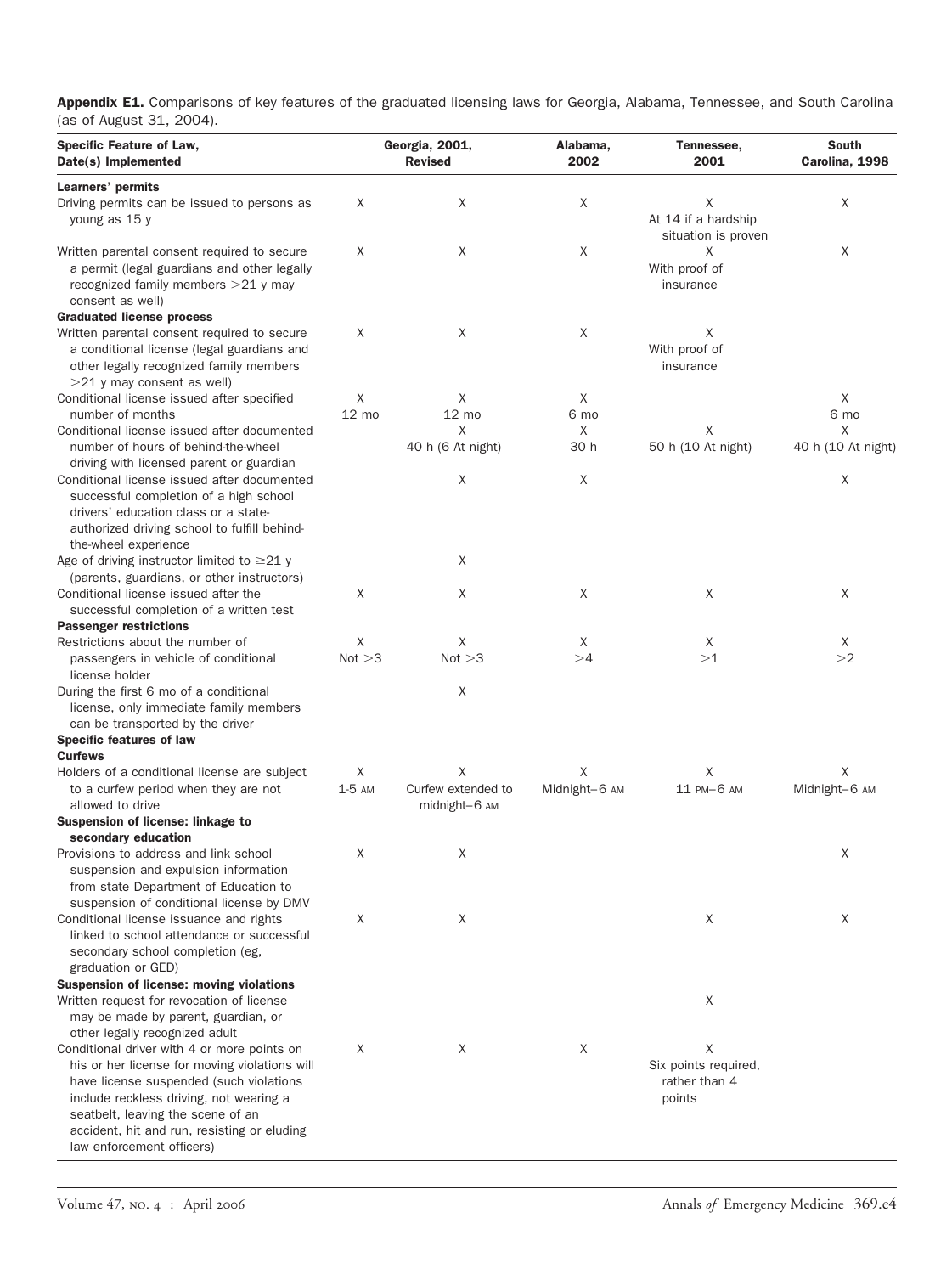Appendix E1. Comparisons of key features of the graduated licensing laws for Georgia, Alabama, Tennessee, and South Carolina (as of August 31, 2004).

| Specific Feature of Law,<br>Date(s) Implemented                                                                                                                                                                              |     | Georgia, 2001,<br><b>Revised</b> | Alabama,<br>2002 | Tennessee,<br>2001                                                      | <b>South</b><br>Carolina, 1998                                    |
|------------------------------------------------------------------------------------------------------------------------------------------------------------------------------------------------------------------------------|-----|----------------------------------|------------------|-------------------------------------------------------------------------|-------------------------------------------------------------------|
| Conditional driver with 2 suspensions of his<br>or her license will have license revoked<br>and have to undergo a period revocation<br>and retesting/reapplication                                                           |     | X                                | X                | X                                                                       |                                                                   |
| <b>Suspension of license: DUI</b><br>"Zero tolerance" for any driver <21 y with a<br>$BAC > 0.02$ , which will lead to immediate<br>suspension of his or her license                                                         | X   | X                                |                  |                                                                         | Χ                                                                 |
| Specific features of the law                                                                                                                                                                                                 |     |                                  |                  |                                                                         |                                                                   |
| Conditional driver arrested for DUI with a<br>BAC of $\leq$ .08 will have a 6-mo revocation<br>of license                                                                                                                    |     | X                                | X                |                                                                         |                                                                   |
| Conditional driver arrested for DUI with a<br>BAC of $> 0.08$ will have his or her license<br>revoked and will have to undergo a retest                                                                                      |     | Χ                                |                  |                                                                         |                                                                   |
| of on-road driving skills<br>Conditional drivers arrested for DUI will<br>spend a minimum of 1 day in jail, perform<br>40 hours of community service                                                                         |     | X                                |                  |                                                                         |                                                                   |
| <b>Exemptions</b>                                                                                                                                                                                                            |     |                                  |                  |                                                                         |                                                                   |
| Individuals who are $\geq$ 16 y, who are married,<br>emancipated minors, or heads of<br>household are exempt from the<br>conditional licensing process                                                                       | No  | No                               | Yes              | No                                                                      | No                                                                |
| Behind-the-wheel driving experience may be<br>waived at the request of parent or<br>guardian                                                                                                                                 | No  | No                               | Yes              | No                                                                      | No                                                                |
| Exemption to conditional licensing process                                                                                                                                                                                   | No  | No                               | No               | Yes                                                                     | No                                                                |
| for high school graduates $<$ 18 y                                                                                                                                                                                           |     |                                  |                  |                                                                         |                                                                   |
| Exemptions about the number of<br>passengers for occasions in which<br>conditional license holder is transporting<br>parent(s) or guardian(s) or going to and<br>from school with siblings or other<br>unrelated individuals | No  | No                               | Yes              | Yes                                                                     | Yes                                                               |
| Modifications to increase the number of<br>passengers may be requested and<br>granted on petition of parent(s),<br>guardian(s), or school officials                                                                          | No  | No                               | Yes              | No                                                                      | Yes                                                               |
| Specific feature of the law                                                                                                                                                                                                  |     |                                  |                  |                                                                         |                                                                   |
| Curfew exceptions for conditional license<br>holders allow them to drive if they are<br>driving to and from work, in an emergency<br>situation, to or from a religious event,<br>with parent(s) or guardian(s) in car        | Yes | Rescinded                        | X                | X<br>Written note<br>required; hunting/<br>fishing trip<br>included too | Χ<br>Also includes<br>travel for<br>opportunity for<br>employment |
| Exemptions to this law for military personnel                                                                                                                                                                                | No  | No                               | Yes              | Yes                                                                     | Yes                                                               |
| Exemptions to this law for drivers from other<br>states, with valid licenses                                                                                                                                                 | No  | No                               | Yes              | Yes                                                                     | Yes                                                               |
| Exemptions for the driving of agricultural<br>vehicles by minors                                                                                                                                                             | Yes | Yes                              | Yes              | Yes                                                                     | Yes                                                               |
| Insurance Institute of Highway Safety's<br>rating of state GDL law (Williams and<br>Mayhew <sup>41</sup> )                                                                                                                   | n/a | Good                             | Fair             | Good                                                                    | Marginal                                                          |

*BAC*, Blood alcohol concentration; *DUI*, driving under the influence of alcohol.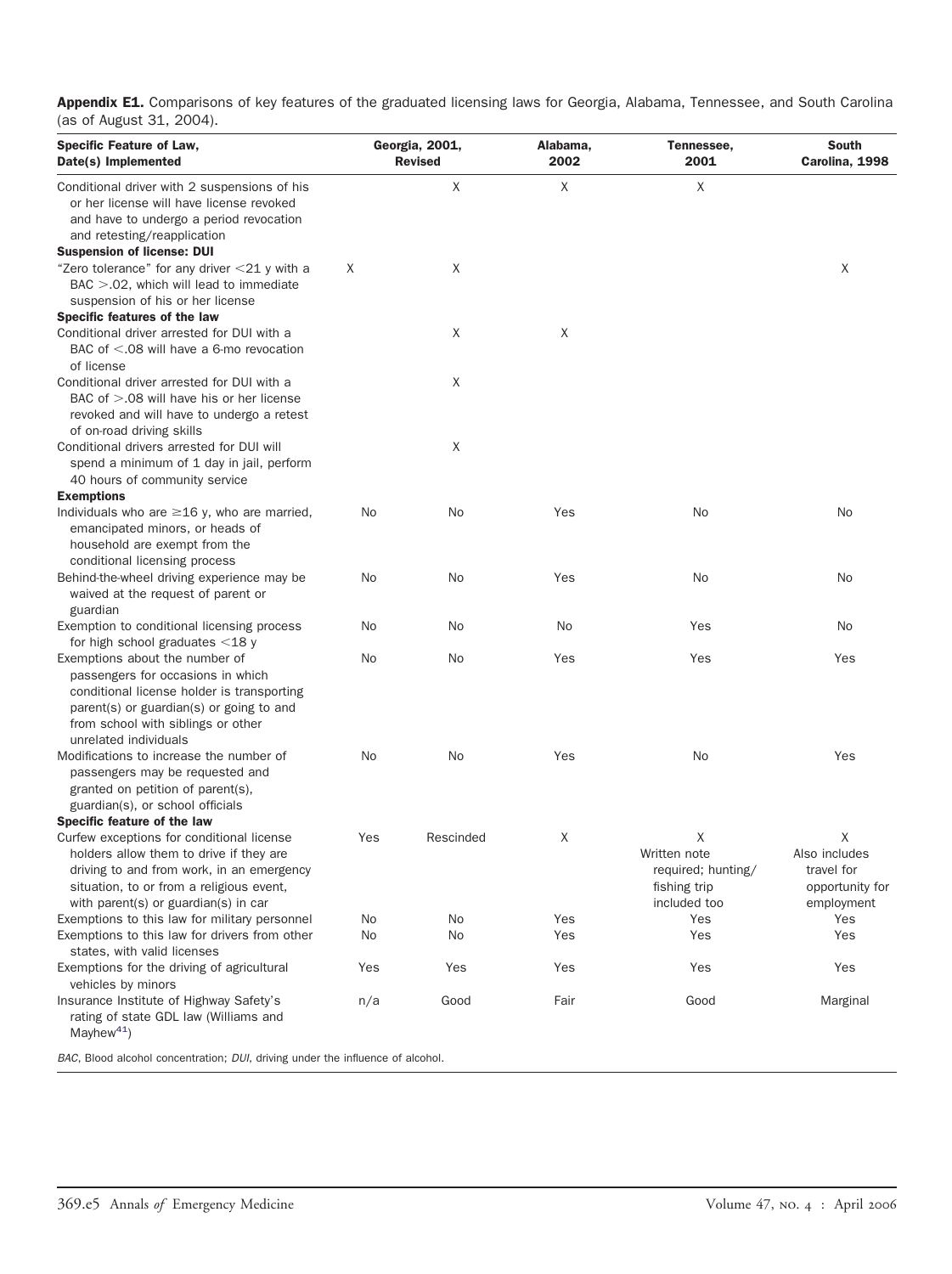<span id="page-14-0"></span>

|  | <b>Appendix E2.</b> Peer-reviewed evaluations of state graduated licensing laws.* |  |  |  |  |  |
|--|-----------------------------------------------------------------------------------|--|--|--|--|--|
|--|-----------------------------------------------------------------------------------|--|--|--|--|--|

| <b>State</b>                                                                         | <b>Date Enacted</b>     | <b>Periods Evaluated</b>                              | <b>Populations Studied</b>                                                                                                                                                                              | <b>Effect Size Reported</b>                                                                                                                                                                                                                                                                                          |
|--------------------------------------------------------------------------------------|-------------------------|-------------------------------------------------------|---------------------------------------------------------------------------------------------------------------------------------------------------------------------------------------------------------|----------------------------------------------------------------------------------------------------------------------------------------------------------------------------------------------------------------------------------------------------------------------------------------------------------------------|
| Florida (Ulmer, 2000)                                                                | 7/1996<br>Amended 2001  | 1995 Vs 1997                                          | Primary group: 17-y-old drivers,<br>with analyses of 15, 16,<br>and 18-y-olds<br>Comparison groups:<br>25- to 54-y-old drivers;<br>Florida data compared to that<br>of similar age groups in<br>Alabama | Fatal or injury crashes for 16-y-old<br>drivers:<br>1995: 5,570/172,554<br>population estimate for 16-y-<br>olds<br>1996: 5,781/182,640<br>population estimate for 16-y-<br>olds<br>1997: 5,388/185,689<br>population estimate for 16-y-<br>olds<br>Postenactment decrease per                                       |
| Kentucky (Agent, 2001)                                                               | 10/1996                 | 1993-1995<br>Vs 1997-1999                             | Primary group: 16- to 17-y-olds<br>Comparison groups: 19-y-olds<br>and above                                                                                                                            | 1,000 16-y-old drivers: $-10%$<br>Postenactment decreases per<br>1,000 16-y-old drivers:<br>Crashes: $-30%$<br>Injury crashes: $-33%$<br>Fatal crashes: $-31%$                                                                                                                                                       |
| Michigan (Shope, 2001)                                                               | 4/1997                  | 1996 Vs 1998 and 1999                                 | Primary group: 16-y-olds<br>Comparison group: Drivers<br>$\geq$ 25 y                                                                                                                                    | Driver fatal crashes for 16-y-olds:<br>1996: 54/1,000 population<br>1998: 41/1,000 population<br>1999: 37/1,000 population<br>Adjusted risk of a fatal crash<br>among $16$ -y-old drivers: $-25%$                                                                                                                    |
| North Carolina (Foss, 2001)                                                          | 12/1997                 | 1999 Vs 1996<br>1999 vs 1997                          | Primary group: 16-y-olds<br>Comparison group: drivers 25-<br>54 y                                                                                                                                       | Driver fatal crashes for 16-y-olds:<br>1996: 5/1,111 all crashes per<br>10,000 population<br>1997: 5/1,181 all crashes per<br>10,000 population<br>1999: 2/855 all crashes per<br>10,000 population<br>Postenactment decrease in fatal<br>crash rate per 1,000 16-y-old                                              |
| Ohio (Kilgore, 2001)                                                                 | 10/1997<br>Amended 2004 | 1988-1999<br>Subanalyses for 1999 vs<br>1996 and 1997 | Primary group: 16-y-olds<br>Comparison group: drivers 25-<br>54 y old                                                                                                                                   | drivers: $-57%$<br>Driver fatal crashes for 16-y-olds:<br>1996: 57/10,000 registered<br>drivers<br>1997: 49/10,000 registered<br>drivers<br>1999: 47/10,000 registered<br>drivers<br>1988: 64/10,000 registered<br>drivers<br>Postenactment reduction in fatal<br>crash rate per 1,000 16-y-old<br>drivers: $-17.5%$ |
| Utah (Hyde, 2004)                                                                    | 7/1999                  | 1/1996-6/1999<br>7/1/1999-6/30/2001                   | Primary group: 16-y-olds                                                                                                                                                                                | Postenactment crashes per<br>1,000 16-y-old drivers: total<br>crashes: $-5\%$ ; injury crashes:<br>no significant difference                                                                                                                                                                                         |
| *Principal author of article used to extract data in parentheses beneath state name. |                         |                                                       |                                                                                                                                                                                                         |                                                                                                                                                                                                                                                                                                                      |